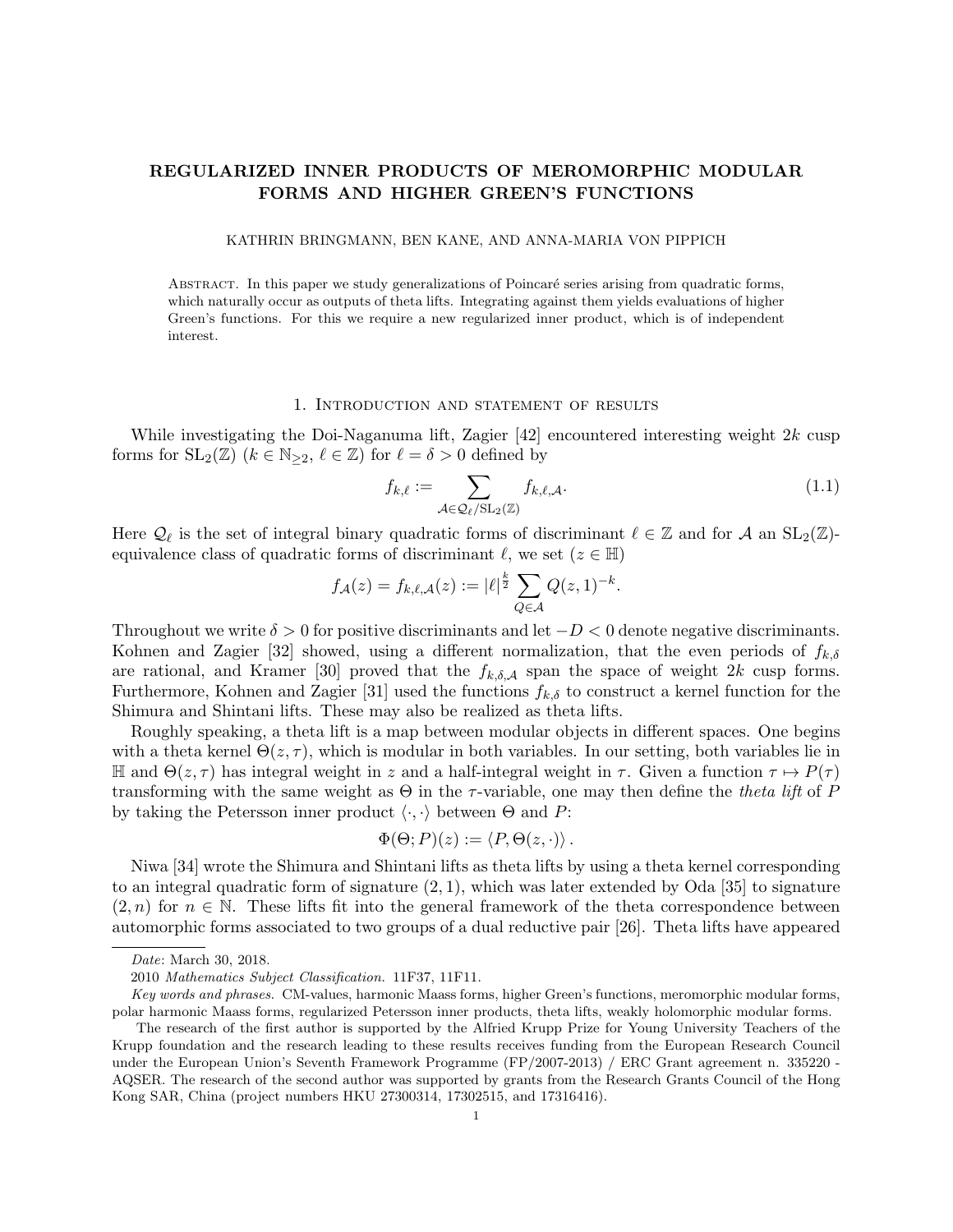in a variety of applications, including a relation of Katok and Sarnak [28] between central values of L-functions and Fourier coefficients. Paralleling the results in [28], the realization of  $f_{k,\delta}$  as theta lifts gave the non-negativity of twisted central L-values [31].

Natural inputs for theta lifts are Poincaré series. These are defined, in the simplest case, for a translation-invariant function  $\varphi$  (in the case of absolute convergence) as

$$
\sum_{\gamma\in\Gamma_\infty\backslash\mathrm{SL}_2(\mathbb{Z})}\varphi|_\kappa\gamma(\tau),
$$

where  $\Gamma_{\infty} := {\{\pm (\begin{smallmatrix} 1 & n \\ 0 & 1 \end{smallmatrix}) : n \in \mathbb{Z}\}, \kappa \in \frac{1}{2}$  $\frac{1}{2}\mathbb{Z}$  (throughout the paper we use  $\kappa$  for arbitrary weight in  $\frac{1}{2}\mathbb{Z}$  and reserve k for restricted weights), and  $\vert_{\kappa}$  denotes the usual slash operator. A natural choice for  $\varphi$  is a term from the Fourier expansions of forms in the space of automorphic forms in which one is interested. In this paper, we consider in particular half-integral weight modular forms and harmonic Maass forms, which transform and grow like modular forms but instead of being meromorphic they are annihilated by the weight  $\kappa$  hyperbolic Laplace operator (in the variable  $z = x + iy \in \mathbb{H}$ , defined by

$$
\Delta_{\kappa} := -y^2 \left( \frac{\partial^2}{\partial x^2} + \frac{\partial^2}{\partial y^2} \right) + i\kappa y \left( \frac{\partial}{\partial x} + i \frac{\partial}{\partial y} \right). \tag{1.2}
$$

We denote the Poincaré series constructed by choosing a particular function  $\varphi$  from the Fourier expansions of these forms by  $P_{k+\frac{1}{2},m}$  and  $\mathcal{P}_{\frac{3}{2}-k,m}$  (see (2.23) and (2.24) for the explicit definitions). This gives in particular four relevant cases: for positive weight one can average a cusp form coefficient or a coefficient that grows towards i $\infty$ , while in negative weight one can define two kinds of Poincaré series, one that grows in the holomorphic part and one that grows in the non-holomorphic part (see (2.15) for the decomposition).

We start with the case of positive weight and define (with  $\tau = u + iv \in \mathbb{H}$ ) the theta kernel

$$
\Theta_k(z,\tau) := y^{-2k} v^{\frac{1}{2}} \sum_{D \in \mathbb{Z}} \sum_{Q \in \mathcal{Q}_D} Q(z,1)^k e^{-4\pi Q_z^2 v} e^{2\pi i D\tau}.
$$
 (1.3)

Here, for  $Q = [a, b, c]$ , we set

$$
Q_z := y^{-1} \left( a|z|^2 + bx + c \right). \tag{1.4}
$$

It is well-known that the function  $z \mapsto \Theta_k(-\overline{z}, \tau)$  is modular of weight  $2k$  and  $\tau \mapsto \Theta_k(z, \tau)$  is modular of weight  $k + \frac{1}{2}$  $\frac{1}{2}$ . Hence taking the inner product in either variable yields a lift between integral and half-integral weights. For this, we define the following theta lift

$$
\Phi_k(f)(z) := \Phi(\Theta_k; f)(z).
$$

Using as input positive weight cuspidal Poincaré series, one recovers the functions  $f_{k,\delta}$ :

$$
f_{k,\delta} = C_{k,\delta} \cdot \Phi_k \left( P_{k + \frac{1}{2},\delta} \right)
$$

with  $C_{k,\delta}$  an explicit constant. By the Petersson coefficient formula, the holomorphic projection (recalled below) of the theta kernel  $\Theta_k$  yields the generating function

$$
\Omega_k(z,\tau) := \sum_{\delta>0} \delta^{\frac{k-1}{2}} f_{k,\delta}(z) e^{2\pi i \delta \tau}.
$$

Kohnen and Zagier [31] proved that  $z \mapsto \Omega_k(z, \tau)$  is a weight 2k cusp form and  $\tau \mapsto \Omega_k(z, \tau)$  is a weight  $k+\frac{1}{2}$  $\frac{1}{2}$  cusp form. By integrating in either variable,  $\Omega_k$  yields theta lifts from weight  $2k$ to  $k+\frac{1}{2}$  $\frac{1}{2}$  and from weight  $k + \frac{1}{2}$  $\frac{1}{2}$  to 2k; these lifts turn out to yield an alternative construction of the well-known (first) Shintani [40] and Shimura [39] lifts. Hereby, the idea underlying the holomorphic projection operator is simple. Suppose that f is a weight  $\kappa$  real-analytic modular form with moderate growth at cusps. Then  $g \mapsto \langle g, f \rangle$  yields a linear functional on the space of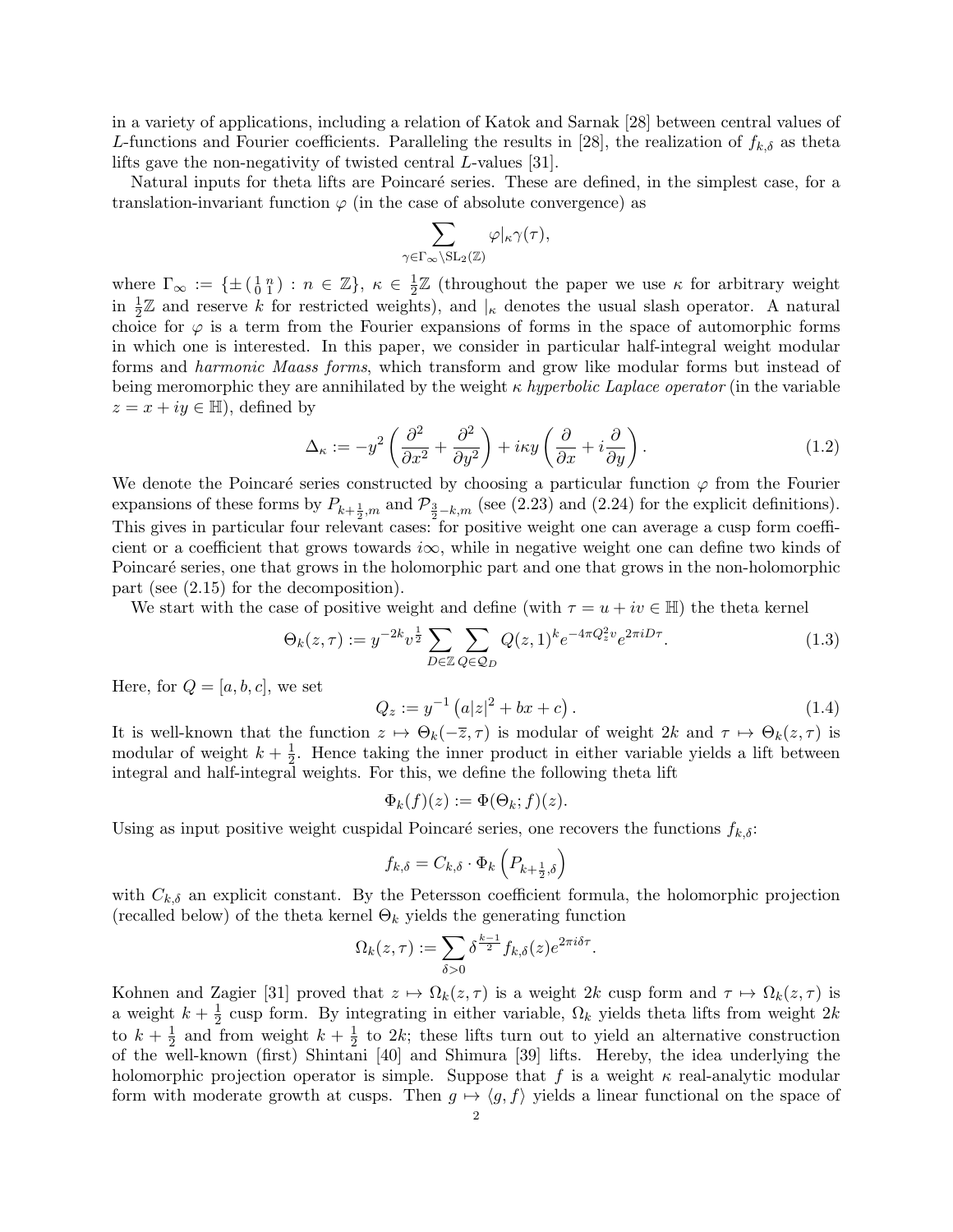weight  $\kappa$  cusp forms. Since the Petersson inner product is non-degenerate, this functional must be given by  $\langle \cdot, F \rangle$  for some weight  $\kappa$  cusp form F. This F is essentially the holomorphic projection of f.

If one takes weakly holomorphic Poincaré series (i.e., Poincaré series which yield meromorphic modular forms with poles only at the cusps) as inputs of the theta lifts, one obtains, instead of the  $f_{k,\delta}$ 's, the analogous meromorphic modular forms  $f_{k,-D}$  defined in (1.1). We note that some care is needed if the inputs are no longer cusp forms. Although the naive definition of the inner product usually diverges when taking weakly holomorphic modular forms one can extend its definition, and define a regularized theta lift that is meaningful for more general inputs; we describe this in Section 3. To obtain the functions  $f_{k,-D}$  as theta lifts, we use a regularization of Borcherds. The functions  $f_{k,-D}$  were first constructed by Bengoechea [3] in her thesis.

Theorem 1.1. We have

$$
\Phi_k\left(P_{k+\frac{1}{2},-D}\right) = f_{k,-D}.
$$

Remarks.

- (1) The theta lift in Theorem 1.1 is a special case of a more general theta lift introduced by Borcherds in Theorem 14.3 of  $[4]$ . We choose a Poincaré series as a distinguished input, while Borcherds had more general inputs. Moreover, Borcherds unfolded against the theta function, while we apply the unfolding method to the Poincaré series. As a result, the two approaches yield different representations of the functions  $f_{k,-D}$ .
- (2) The theta lift  $\Phi_k$  maps (parabolic) Poincaré series  $P_{k+\frac{1}{2},\ell}$  to other types of Poincaré series; the functions  $f_{k,\delta}$  are sums of the hyperbolic Poincaré series which appeared in previous work of Petersson [36] (see also [27]), while we see in (2.27) that the  $f_{k,-D}$  are sums of the elliptic Poincaré series defined by Petersson in [37]. This implies that they are elements of  $\mathbb{S}_{2k}$ , the space of meromorphic cusp forms of weight 2k for  $SL_2(\mathbb{Z})$ , which are meromorphic modular forms that decay like cusp forms towards  $i\infty$ .

We turn now to the case of negative weight. We use the theta kernel  $(k \in N_{\geq 2})$ 

$$
\Theta_{1-k}^*(z,\tau) := v^k \sum_{D \in \mathbb{Z}} \sum_{Q \in \mathcal{Q}_D} Q_z Q(z,1)^{k-1} e^{-\frac{4\pi |Q(z,1)|^2 v}{y^2}} e^{-2\pi i D\tau}.
$$

The function  $z \mapsto \Theta_{1-k}^*(z, \tau)$  is modular of weight  $2-2k$ , and  $\tau \mapsto \Theta_{1-k}^*(z, \tau)$  is modular of weight  $\frac{3}{2} - k$ . We set

$$
\Phi_{1-k}^*(f)(z) := \Phi(\Theta_{1-k}^*; f)(-\overline{z}).
$$

We then define negative-weight analogues of the functions  $f_{k,\ell}$  (with  $\ell \in \mathbb{Z}$ ), namely

$$
\mathcal{F}_{1-k,\ell}:=\sum_{\mathcal{A}\in\mathcal{Q}_\ell/\mathrm{SL}_2(\mathbb{Z})}\mathcal{F}_{1-k,\ell,\mathcal{A}},
$$

where

$$
\mathcal{F}_{\mathcal{A}}(z) = \mathcal{F}_{1-k,\ell,\mathcal{A}}(z) := \sum_{Q \in \mathcal{A}} \mathbb{P}_{1-k,\ell,Q}(z)
$$
\n(1.5)

with

$$
\mathbb{P}_{1-k,\ell,Q}(z) := \frac{i(-1)^k}{2} |\ell|^{\frac{1-k}{2}} \operatorname{sgn}(Q_z) Q(z,1)^{k-1} \beta \left( \frac{\ell y^2}{|Q(z,1)|^2}; k - \frac{1}{2}, \frac{1}{2} \right). \tag{1.6}
$$

Here  $\beta$  (Z; a, b) denotes the *incomplete*  $\beta$ -function, which is defined for  $a, b \in \mathbb{C}$  satisfying Re(a),  $\text{Re}(b) > 0$  by  $\beta(Z; a, b) := \int_0^Z t^{a-1} (1-t)^{b-1} dt$ . Note that we can also write the incomplete β-function in terms of the hypergeometric function  $_2F_1$  (see (2.13)).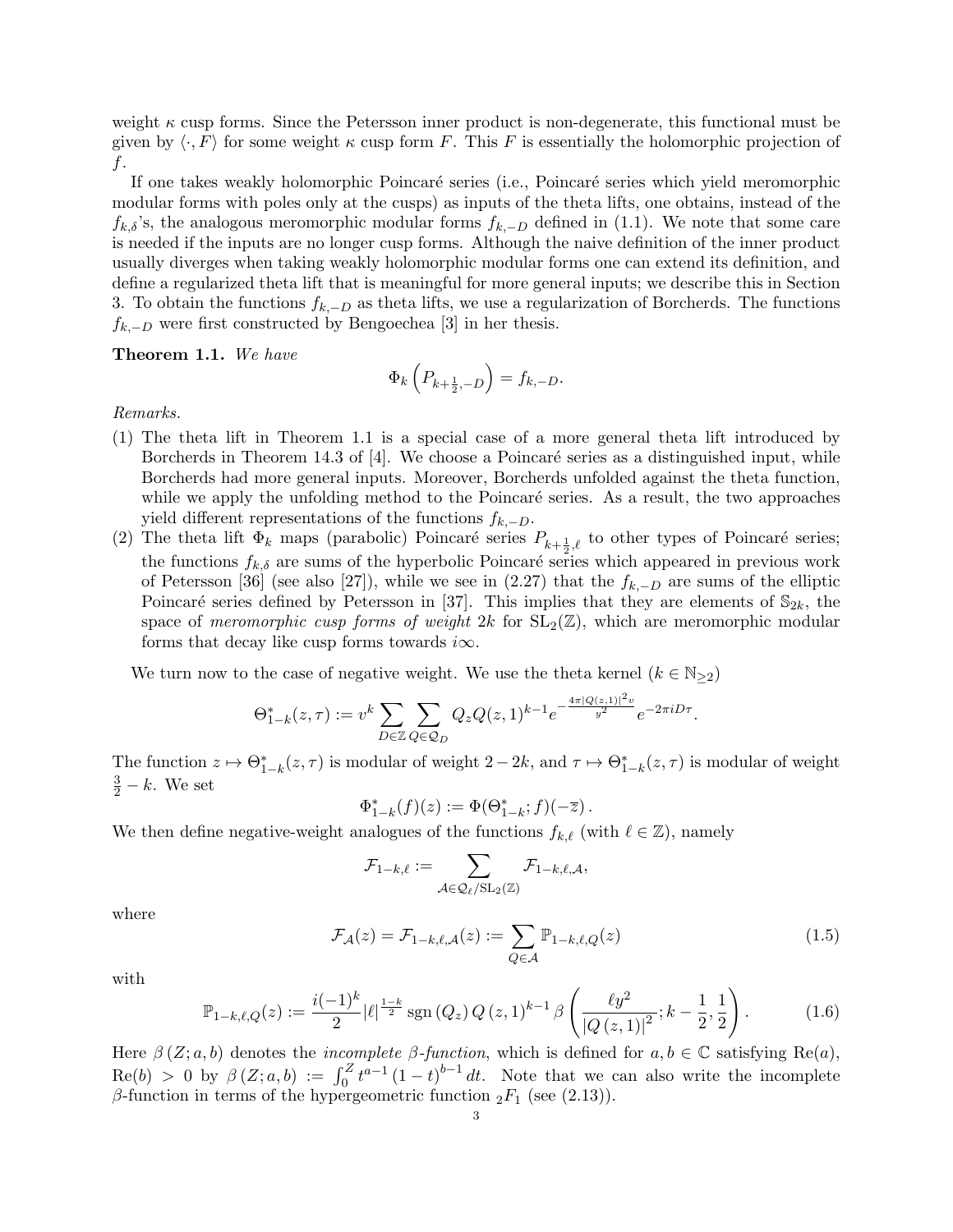We recall some of the properties of these functions for  $\ell = \delta > 0$ . The  $\mathcal{F}_{1-k,\delta,\mathcal{A}}$ , with a different normalization, were investigated by Kohnen and the first two authors in [7], and a variant of these functions was studied by Hövel [25] for  $k = 1$ . It turns out that they are locally harmonic Maass forms. Locally harmonic Maass forms allow jump singularities in the upper half-plane. These functions and their higher-dimensional analogues also appeared as theta lifts in both physics and mathematics – see the work of Angelantonj, Florakis, and Pioline [1] for the former and the work of Viazovska and the first two authors [8] for the latter. Namely, in analogy to the positive weight case, we have [8, 25]

$$
\mathcal{F}_{1-k,\delta} = C_{1-k,\delta} \cdot \Phi_{1-k} \left( \mathcal{P}_{\frac{3}{2}-k,\delta} \right),
$$

with  $C_{1-k,\delta}$  an explicit constant and  $\mathcal{P}_{3/2-k,\delta}$  defined in (2.24). In addition to their relationship via theta lifts, the functions  $\mathcal{F}_{\mathcal{A}}$  are connected to the functions  $f_{\mathcal{A}}$  via the differential operators  $\xi_{2-2k}$ and  $\mathcal{D}^{2k-1}$ , where

$$
\xi_{\kappa} := 2iy^{\kappa}\frac{\overline{\partial}}{\partial \overline{z}} \quad \text{and} \quad \mathcal{D} := \frac{1}{2\pi i}\frac{\partial}{\partial z}.
$$
 (1.7)

Specifically, we have

$$
\xi_{2-2k}(\mathcal{F}_{\mathcal{A}}) = \mathcal{C}_{1,k,\delta} \cdot f_{\mathcal{A}}, \qquad \mathcal{D}^{2k-1}(\mathcal{F}_{\mathcal{A}}) = \mathcal{C}_{2,k,\delta} \cdot f_{\mathcal{A}},
$$

where the  $\mathcal{C}_{j,k,\delta}$  are explicit constants.

It is unusual for a harmonic Maass form to map to a constant multiple of the same function under  $\xi_{2-2k}$  and  $\mathcal{D}^{2k-1}$ . However, given their uniform definition in (1.5), it is not a surprise to find out that for discriminants  $-D < 0$ , the functions  $\mathcal{F}_{1-k,-D,A}$  have many properties similar to those of  $\mathcal{F}_{1-k,\delta,\mathcal{A}}$ . As a difference between negative and positive discriminants, note that for negative discriminants the functions have poles instead of jump singularities. We call functions that behave like harmonic Maass forms away from singularities of this type polar harmonic Maass forms.

## Theorem 1.2.

(1) We have

$$
\Phi_{1-k}^*\left(\mathcal{P}_{\frac{3}{2}-k,-D}\right)=\mathcal{F}_{1-k,-D}.
$$

(2) For  $A \in \mathcal{Q}_{-D}/SL_2(\mathbb{Z})$ , the functions  $\mathcal{F}_A$  are weight  $2-2k$  polar harmonic Maass forms whose only singularities occur at  $\tau_Q$  for  $Q \in \mathcal{A}$ ; here  $\tau_Q \in \mathbb{H}$  is the unique solution to  $Q(z, 1) = 0$ . Furthermore, we have

$$
\xi_{2-2k}(\mathcal{F}_{\mathcal{A}}) = f_{\mathcal{A}}, \qquad \qquad \mathcal{D}^{2k-1}(\mathcal{F}_{\mathcal{A}}) = -\frac{(2k-2)!}{(4\pi)^{2k-1}} f_{\mathcal{A}}.
$$
 (1.8)

Remarks.

- (1) The difference in the singularities of  $\mathcal{F}_{1-k,\ell,\mathcal{A}}$  for discriminants  $\ell > 0$  and  $\ell < 0$  comes from the sign factor in (1.6). For  $\ell > 0$ ,  $Q_z = 0$  along a geodesic  $S_Q$ , and the function "jumps" as one crosses from one side of  $S_Q$  to the other. For  $\ell < 0$ ,  $sgn(Q_z) \neq 0$  and  $sgn(Q_z)$  is independent of z; namely, sgn( $Q_z$ ) = 1 for all  $z \in \mathbb{H}$  if Q is positive-definite and sgn( $Q_z$ ) = -1 for all  $z \in \mathbb{H}$ if Q is negative-definite.
- (2) A key step in proving Theorem 1.2 (2) is to relate  $\mathcal{F}_{\mathcal{A}}$  to the higher Green's functions  $G_k$ defined in Subsection 2.6 (see Corollary 5.2). These have appeared in a number of interesting applications, and their evaluations at pairs of CM-points has been intensively studied. Values of higher Green's functions at CM-points are conjectured to be roughly logarithms of algebraic numbers, and a number of cases are known by work of Mellit [33] and Viazovska [41].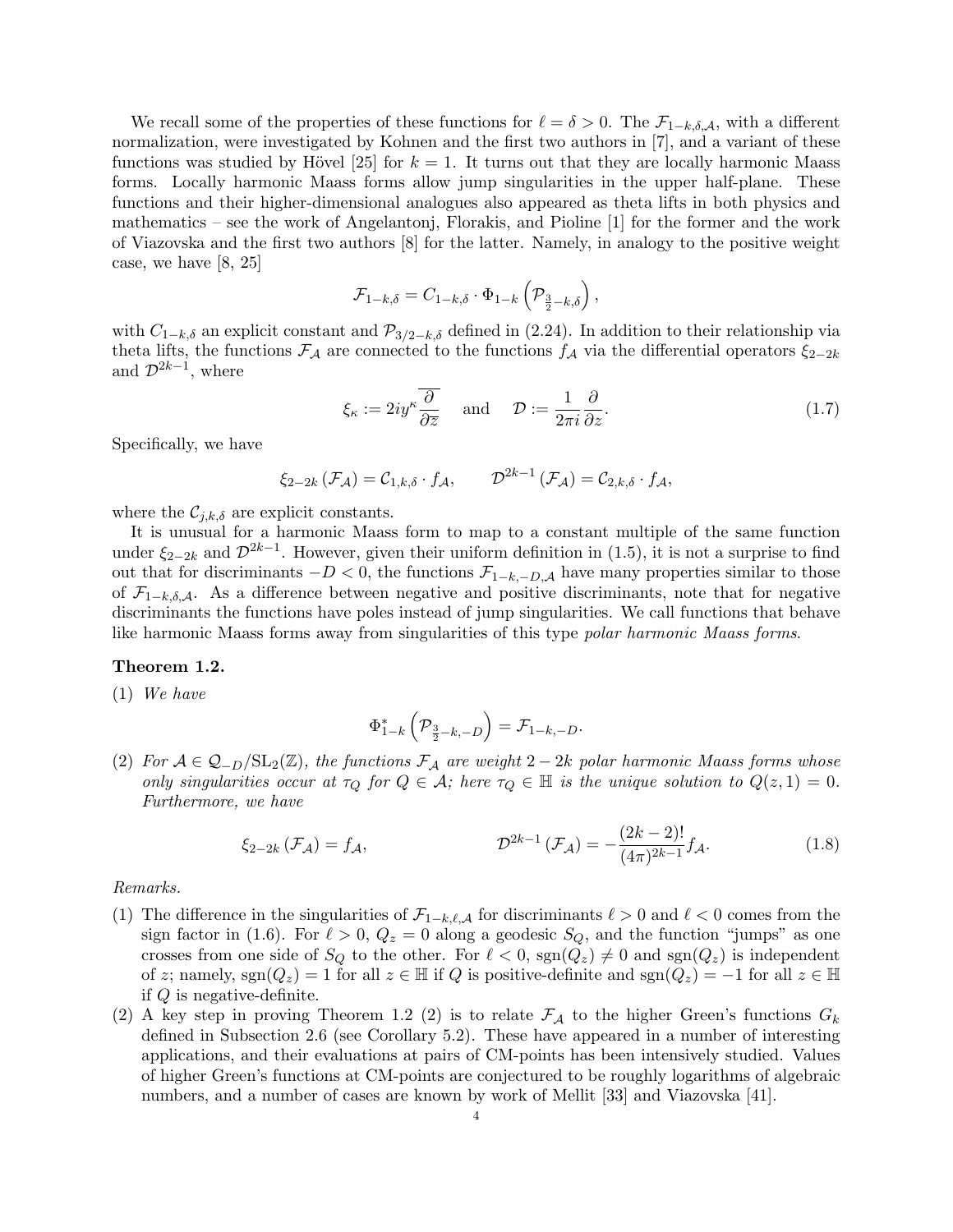Let us now return to the positive weight cusp forms  $f_{k,\delta,\mathcal{A}}$ . Integrating against them gives cycle integrals. To be more precise, we have

$$
\langle f, f_{k,\delta,\mathcal{A}} \rangle = \mathcal{C}_{k,\delta} \int_{\Gamma_{Q_0} \backslash S_{Q_0}} f(z) Q_0(z,1)^{k-1} dz,
$$

where  $\mathcal{C}_{k,\delta} \in \mathbb{R}$  is an explicit constant,  $Q_0 \in \mathcal{A}$  is arbitrary,  $S_{Q_0}$  is an oriented geodesic joining the two real roots of  $Q_0$ , and  $\Gamma_{Q_0} \subset SL_2(\mathbb{R})$  is the stabilizer group of  $Q_0$ . These cycle integrals then occur as coefficients of the (first) Shintani lift. In this paper we take the Petersson inner product of  $f_A$  with other meromorphic cusp forms.

Since the classical inner product diverges, one needs to regularize it. In addition to their inherent interest, extensions of Petersson's inner product yield applications to other areas, including generalized Kac–Moody algebras [21] and the arithmetic of Shimura varieties [14]. Those applications used a regularization of Petersson [38], later rediscovered and generalized by Borcherds [4] and Harvey–Moore [23]. However, Petersson's inner product  $\langle f, f \rangle$  for any (non-cuspidal)  $f \in \mathbb{S}_{2k}$ always diverges (see Satz 1 of [38]), so one cannot use it to extend the classical inner product to an inner product on any larger subspace. For the application in this paper, we introduce a new regularized inner product, again denoted by  $\langle \cdot, \cdot \rangle$  and formally defined in (3.5) below, which extends the domain of the inner product to include all meromorphic cusp forms.

**Theorem 1.3.** The regularized inner product  $\langle f, g \rangle$  exists for all  $f, g \in \mathbb{S}_{2k}$ . It is Hermitian, and it equals Petersson's regularized inner product whenever his exists.

We next consider an application of the inner product to higher Green's functions. To state the formula we let  $\omega_{\varrho}$  be the size of the stabilizer  $\Gamma_{\varrho}$  of  $\varrho \in \mathbb{H}$  with respect to the action of  $PSL_2(\mathbb{Z})$ . We require the *elliptic expansion* of a meromorphic modular form f around  $\rho \in \mathbb{H}$ , namely

$$
f(z) = (z - \overline{\varrho})^{-2k} \sum_{n \gg -\infty} c_{f,\varrho}(n) X_{\varrho}(z)^n, \quad \text{with} \quad X_{\varrho}(z) := \frac{z - \varrho}{z - \overline{\varrho}}.
$$
 (1.9)

Furthermore, set

$$
b_{k,n} := \frac{(-1)^k (2k-2)!}{2^{3k-2}(k-1)!} \begin{cases} \frac{1}{n!} & \text{if } n \ge k-1, \\ \frac{1}{(2k-2-n)!} & \text{if } n < k-1. \end{cases}
$$
(1.10)

Throughout, we let

$$
R_{\kappa} := 2i\frac{\partial}{\partial z} + \frac{\kappa}{y} \tag{1.11}
$$

be the *Maass raising operator*, and denote repeated raising by  $R_{\kappa}^n := R_{\kappa+2n-2} \circ \cdots \circ R_{\kappa}$ .

**Theorem 1.4.** If  $Q_0 \in \mathcal{A} \in \mathcal{Q}_{-D}/SL_2(\mathbb{Z})$  and  $f \in \mathbb{S}_{2k}$  with poles in the  $SL_2(\mathbb{Z})$ -orbits of  $\mathfrak{z}_1, \ldots, \mathfrak{z}_r$ with  $\mathfrak{z}_\ell = \mathfrak{x}_\ell + i\mathfrak{y}_\ell \neq \tau_Q$  for all  $Q \in \mathcal{A}$  and  $\ell \in \{1, \ldots, r\}$ , then

$$
\langle f, f_{\mathcal{A}} \rangle = \frac{\pi}{\omega_{\tau_{Q_0}}} \sum_{\ell=1}^r \frac{1}{\omega_{\mathfrak{z}_{\ell}}} \Bigg( \sum_{n \geq k} b_{k,n-1} y_{\ell}^{-2k+n} c_{f,\mathfrak{z}_{\ell}}(-n) R_0^{n-k} \left( G_k(z, \tau_{Q_0}) \right) + \sum_{n=1}^{k-1} b_{k,n-1} y_{\ell}^{-n} c_{f,\mathfrak{z}_{\ell}}(-n) \overline{R_0^{k-n} \left( G_k(z, \tau_{Q_0}) \right)} \Bigg).
$$

Particularly interesting is the following special case.

**Corollary 1.5.** For every  $Q_j \in \mathcal{A}_j \in \mathcal{Q}_{-D_j}/SL_2(\mathbb{Z})$   $(j = 1, 2)$  with  $\mathcal{A}_1 \neq \mathcal{A}_2$  we have

$$
\langle f_{\mathcal{A}_1}, f_{\mathcal{A}_2} \rangle = \pi b_{k,k-1} \frac{G_k(\tau_{Q_1}, \tau_{Q_2})}{\omega_{\tau_{Q_1}} \omega_{\tau_{Q_2}}}.
$$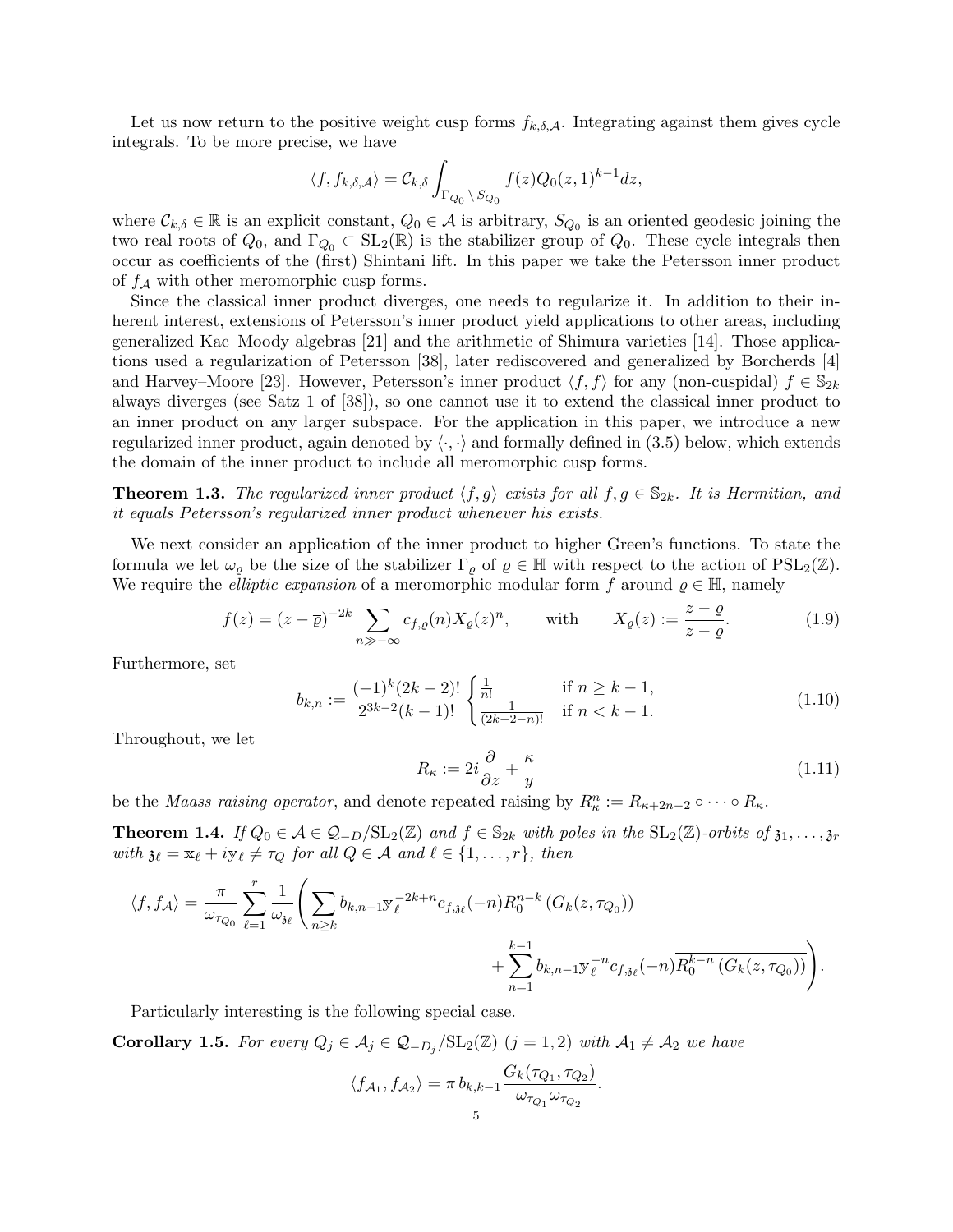### Remarks.

- (1) For arbitrary  $z_1, z_2 \in \mathbb{H}$ , which are not necessarily CM-points, one may also realize  $G_k(z_1, z_2)$ as an inner product. In order to obtain such a relation, one replaces  $f_{\mathcal{A}_i}$  with the more general functions  $\Psi_{2k,-k}(\cdot,z_j)$ , defined in (2.25) below, which have poles at  $z_1, z_2 \in \mathbb{H}$ . Furthermore, since Theorems 1.3 and 1.4 can be generalized to arbitrary congruence subgroups, similar relations can be established for the corresponding Green's functions associated to these subgroups.
- (2) Given the interest in  $G_k$  evaluated at CM-points, one may wonder what further implications Corollary 1.5 may have. Possible future directions of study along these lines are discussed in Section 7 below. The relation between higher Green's functions and inner products in Corollary 1.5 leads one to search for connections with geometry. In the case  $k = 1$ , which is excluded here, Gross and Zagier related the Green's function evaluated at CM-points to the height pairing of certain Heegner points on modular curves (see Proposition 2.22 in Section II of [22]). This has been generalized to higher k by Zhang, who defined a global height pairing between CM-cycles in certain Kuga–Sato varieties using arithmetic intersection theory, as developed by Gillet and Soulé [19]. The archimedean part of this height pairing is then given by the values of higher Green's functions evaluated at CM-points (see Propositions 3.4.1 and 4.1.2 of [45]).
- (3) Although we restrict ourselves in the introduction to the case  $\mathfrak{z}_{\ell} \neq \tau_Q$  in Theorem 1.4, and correspondingly  $A_1 \neq A_2$  in Corollary 1.5, this is only done for convenience of notation. By replacing the Green's function with a regularized version, we obtain a more general version of Theorem 1.4 in Theorem 6.2 below, and consequently an extension of Corollary 1.5.

The paper is organized as follows. In Section 2 we recall basic geometric facts and certain special functions, and introduce the relevant modular objects. In Section 3 we study regularized inner products and prove Theorem 1.3. In Section 4 we investigate theta lifts, proving Theorem 1.1 and Theorem 1.2 (1). Theorem 1.2 (2) is established while studying the functions  $\mathcal{F}_{\mathcal{A}}$  in Section 5. In Section 6 we compute regularized inner products in order to prove Theorem 1.4 and Corollary 1.5. We conclude the paper with a discussion of natural questions in Section 7.

## **ACKNOWLEDGEMENTS**

The authors thank Stephan Ehlen, Jens Funke, Pavel Guerzhoy, Steffen Löbrich, and Tonghai Yang for helpful conversations, and Shaul Zemel for discussions and finding an error in a previous version. Moreover they thank the anonymous referees for comments improving the exposition of the paper.

#### 2. Preliminaries

2.1. CM-points and the hyperbolic distance. For a positive-definite  $Q = [a, b, c] \in Q_{-D}$  (with  $a > 0$ , we denote the associated CM-point by

$$
\tau_Q = u_Q + iv_Q, \quad \text{with} \quad u_Q = -\frac{b}{2a} \quad \text{and} \quad v_Q = \frac{\sqrt{D}}{2a}.
$$
 (2.1)

We note that for  $z = x + iy \in \mathbb{H}$ , with  $X_{\tau_Q}$  defined in (1.9), we have

$$
Q(z,1) = \frac{\sqrt{D}}{2v_Q} (z - \overline{\tau_Q})^2 X_{\tau_Q}(z).
$$
 (2.2)

Moreover, for  $Q \in \mathcal{Q}_{\ell}$ , we often make use of the identity

$$
y^{-2} |Q(z, 1)|^2 = Q_z^2 + \ell,
$$
\n(2.3)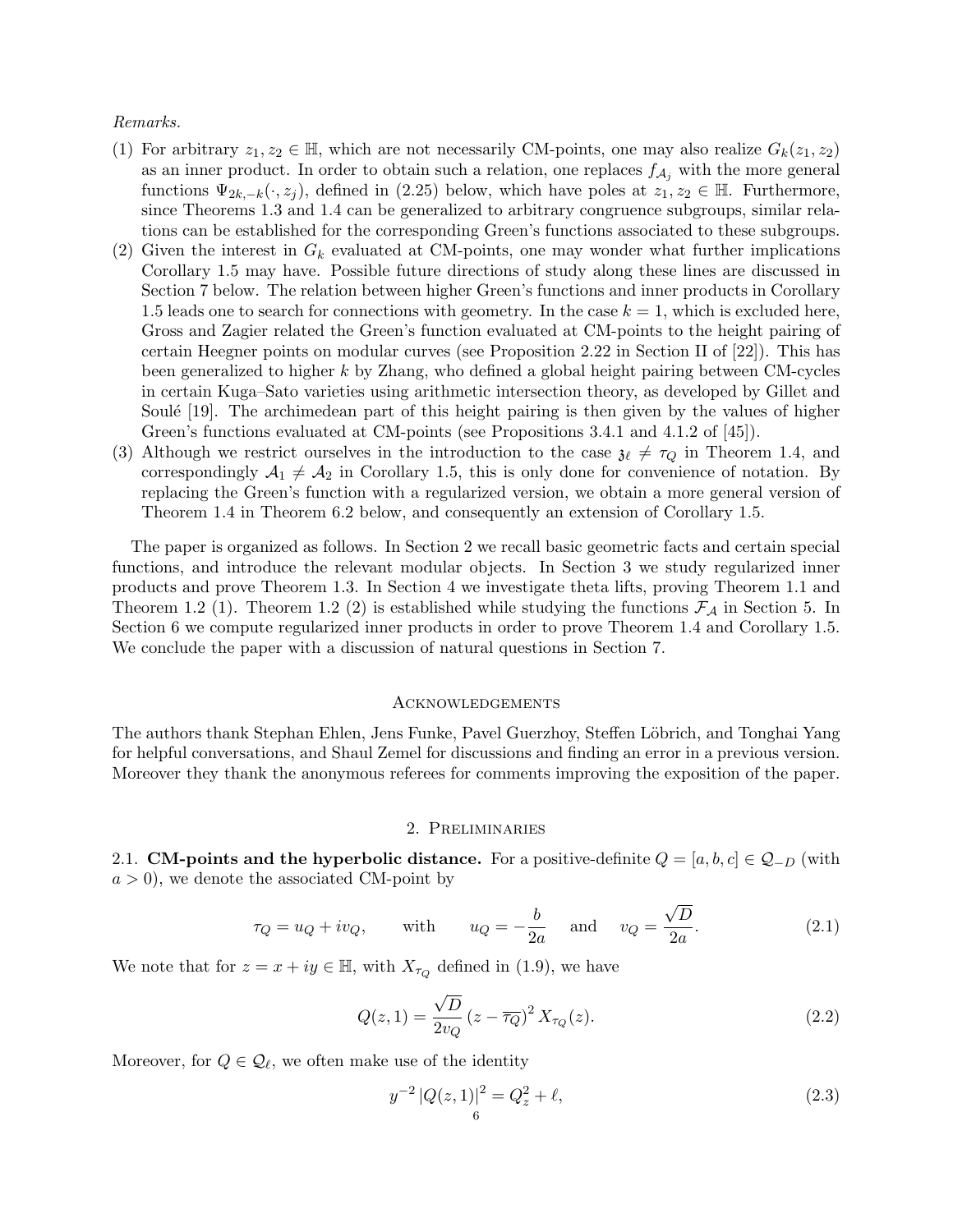with  $Q_z$  given in (1.4). The quantity  $Q_z$  naturally occurs when computing the hyperbolic distance  $d(z, \mathfrak{z})$  between z and  $\mathfrak{z} = x + iy \in \mathbb{H}$ , which is expressed through

$$
\cosh\left(d(z,\mathfrak{z})\right) = 1 + \frac{|z-\mathfrak{z}|^2}{2y} \tag{2.4}
$$

(see p. 131 of [2]). In particular, when  $\chi$  is a CM-point  $\tau_Q$  with  $Q \in \mathcal{Q}_{-D}$ , we have the equality

$$
\cosh\left(d\left(z,\tau_Q\right)\right) = \frac{Q_z}{\sqrt{D}}.\tag{2.5}
$$

The combination of (2.3) and (2.5) gives

$$
(1 - \cosh(d(z, \tau_Q))^2)^{-1} = -\frac{Dy^2}{|Q(z, 1)|^2}.
$$
\n(2.6)

Finally, for  $z \in \mathbb{H}$  (and fixed  $\rho \in \mathbb{H}$ ) we set

$$
r_{\varrho}(z) := \tanh\left(\frac{d(z,\varrho)}{2}\right) = |X_{\varrho}(z)|.
$$

Here the last equality follows from the half-argument formula

$$
\tanh\left(\frac{Z}{2}\right) = \sqrt{\frac{\cosh(Z) - 1}{\cosh(Z) + 1}}
$$

combined with (2.4) and  $|z - \mathfrak{z}|^2 + 4yy = |z - \overline{\mathfrak{z}}|^2$ . Using this half-argument formula once again, equation (2.5) implies that

$$
1 - r_{\tau_Q}(z)^2 = \frac{2}{\cosh(d(z, \tau_Q)) + 1} = \frac{2\sqrt{D}}{Q_z + \sqrt{D}}.
$$
\n(2.7)

2.2. Properties of hypergeometric functions. In this subsection we recall relations between the hypergeometric function and other functions, as well as its transformations that are required for this paper.

For  $Z \in \mathbb{C}$  with  $|Z| < 1$  the hypergeometric function is defined by the series

$$
{}_2F_1(a,b;c;Z) := \sum_{n\geq 0} \frac{(a)_n(b)_n}{n!(c)_n} Z^n,
$$
\n(2.8)

with parameters  $a, b, c \in \mathbb{C}$ , c not a non-negative integer, and  $(a)_n := \prod_{j=0}^{n-1} (a+j)$ . Outside the disk  $|Z|$  < 1, the hypergeometric function is defined by analytic continuation. Using the symmetry in (2.8), one directly sees that

$$
{}_2F_1(a, b; c; Z) = {}_2F_1(b, a; c; Z). \tag{2.9}
$$

Furthermore, by 15.4.6 of [15] we have

$$
{}_2F_1(a,b;b;Z) = (1-Z)^{-a}.
$$
\n(2.10)

We also require the following transformation law from 15.8.1 of [15], valid when  $1 - Z \notin \mathbb{R}^-$ :

$$
{}_2F_1(a,b;c;Z) = (1-Z)^{-b} {}_2F_1\left(c-a,b;c;\frac{Z}{Z-1}\right). \tag{2.11}
$$

By 15.5.3 of [15] (with  $n = 1$ ) we have

$$
\frac{\partial}{\partial Z} \left( Z^a \, _2F_1 \left( a, b; c; Z \right) \right) = a Z^{a-1} \, _2F_1 \left( a+1, b; c; Z \right). \tag{2.12}
$$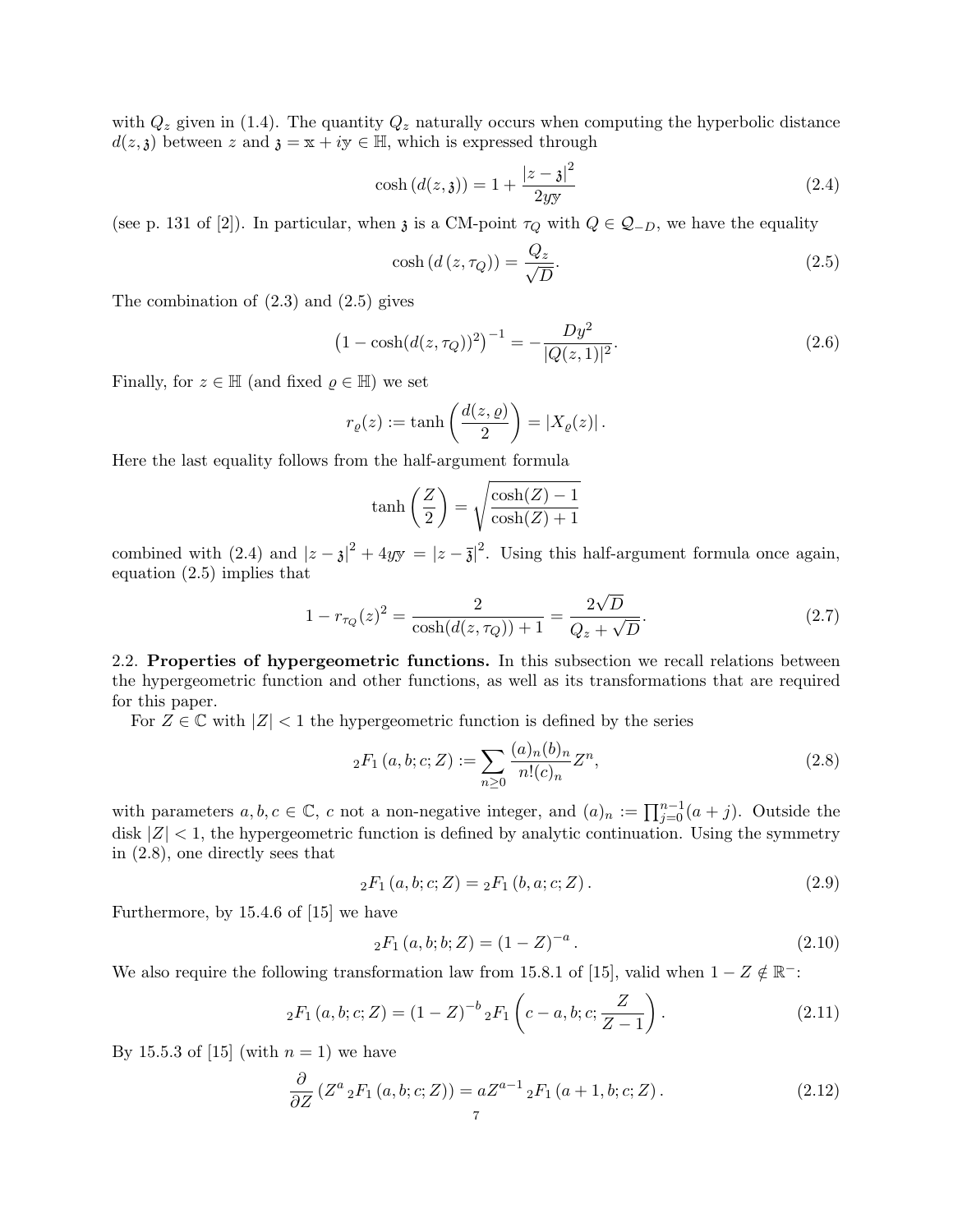By 8.17.7 of [15] the hypergeometric function is related to the incomplete  $\beta$ -function via

$$
\beta(Z;a,b) = \frac{Z^a}{a} {}_2F_1(a, 1-b; a+1; Z). \tag{2.13}
$$

Using 15.8.14 of [15] then implies that for  $1 - Z \notin \mathbb{R}^-$  we have

$$
\beta(Z; 2k-1, 1-k) = 2^{2k-2}i(-1)^k \beta\left(\frac{Z^2}{4(Z-1)}; k-\frac{1}{2}, \frac{1}{2}\right). \tag{2.14}
$$

2.3. Polar harmonic Maass forms and their elliptic expansions. For  $\gamma = \begin{pmatrix} a & b \\ c & d \end{pmatrix} \in SL_2(\mathbb{Z})$ and  $f: \mathbb{H} \to \mathbb{C}$ , the weight  $\kappa \in \frac{1}{2}$  $\frac{1}{2}\mathbb{Z}$  slash-action is defined by

$$
f|_{\kappa}\gamma(\tau) := (c\tau + d)^{-\kappa} f(\gamma \tau) \begin{cases} 1 & \text{if } \kappa \in \mathbb{Z}, \\ \left(\frac{c}{d}\right) \varepsilon_d^{2\kappa} & \text{if } \kappa \in \frac{1}{2}\mathbb{Z} \setminus \mathbb{Z} \text{ and } \gamma \in \Gamma_0(4), \end{cases}
$$

with the extended Legendre symbol  $(\frac{\cdot}{\cdot})$  and

$$
\varepsilon_d := \begin{cases} 1 & \text{if } d \equiv 1 \pmod{4}, \\ i & \text{if } d \equiv 3 \pmod{4}. \end{cases}
$$

We assume throughout that  $N \in \mathbb{N}$  is divisible by 4 if  $\kappa \in \frac{1}{2} + \mathbb{Z}$ .

**Definition.** For  $N \in \mathbb{N}$ , a weight  $\kappa \in \frac{1}{2}$  $\frac{1}{2}\mathbb{Z}$  polar harmonic Maass form on  $\Gamma_0(N)$  is a real-analytic function  $\mathcal{M}$ :  $\mathbb{H} \to \mathbb{C}$  that satisfies the following conditions, outside finitely many singularities in  $\Gamma_0(N)\backslash (\mathbb{H} \cup \mathbb{Q} \cup \{i\infty\})$ :

(1) For all  $\gamma \in \Gamma_0(N)$  we have  $\mathcal{M}|_{\kappa} \gamma = \mathcal{M}$ .

(2) We have  $\Delta_{\kappa}(\mathcal{M})=0$ , with the hyperbolic Laplacian defined in (1.2).

- (3) For every  $\varrho \in \mathbb{H}$  there exists  $n \in \mathbb{N}$  such that  $(\tau \varrho)^n \mathcal{M}(\tau)$  is bounded for  $r_\varrho(\tau) \ll_{\mathcal{M}} 1$ . We say that M has a *singularity of finite order* at  $\varrho$  if this condition is satisfied.
- (4) The function  $M$  grows at most linear exponentially at the cusps.

If the only singularities of  $M$  lie at the cusps, then  $M$  is a harmonic Maass form.

For  $\kappa$  < 1, the Fourier expansion of a polar harmonic Maass form at  $i\infty$  has a natural splitting of the shape

$$
\mathcal{M}(\tau) = \mathcal{M}^+(\tau) + \mathcal{M}^-(\tau),\tag{2.15}
$$

where the *holomorphic* and non-holomorphic parts (at  $i\infty$ ) are defined by the following series, that converge for v sufficiently large, with  $c_{\mathcal{M}}^{\pm}(n) \in \mathbb{C}$ :

$$
\mathcal{M}^+(\tau) := \sum_{n \gg -\infty} c_{\mathcal{M}}^+(n) e^{2\pi i n \tau},
$$
  

$$
\mathcal{M}^-(\tau) := c_{\mathcal{M}}^-(0) v^{1-\kappa} + \sum_{0 \neq n \ll \infty} c_{\mathcal{M}}^-(n) \Gamma(1-\kappa, -4\pi n v) e^{2\pi i n \tau}.
$$

Here  $\Gamma(r, Z) := \int_{Z}^{\infty} t^{r-1} e^{-t} dt$  denotes the *incomplete gamma function*. Expansions of this type also exist for  $\kappa \geq 1$ , but the term in  $\mathcal{M}^-$  containing  $v^{1-\kappa}$  is replaced with a logarithmic term for  $\kappa = 1$ , and more care is needed for the terms containing an incomplete gamma function when both parameters are negative. There are also similar expansions at the other cusps. One reason that the splitting into holomorphic and non-holomorphic parts is natural is that the holomorphic part is annihilated by the operator  $\xi_{\kappa}$  defined in (1.7). Both parts can have singularities; the singularities in the holomorphic part are poles, while one can determine the kind of singularities in the nonholomorphic part by noting that its image under  $\xi_{\kappa}$  is meromorphic. The terms in the expansion which grow as  $v \to \infty$  are called the *principal part of* M (at *i* $\infty$ ); namely, for  $\kappa < 1$  these are the terms in  $\mathcal{M}^+$  with  $n < 0$  and those terms in  $\mathcal{M}^-$  with  $n \geq 0$ . The coefficients  $c_{\mathcal{M}}^-$  are closely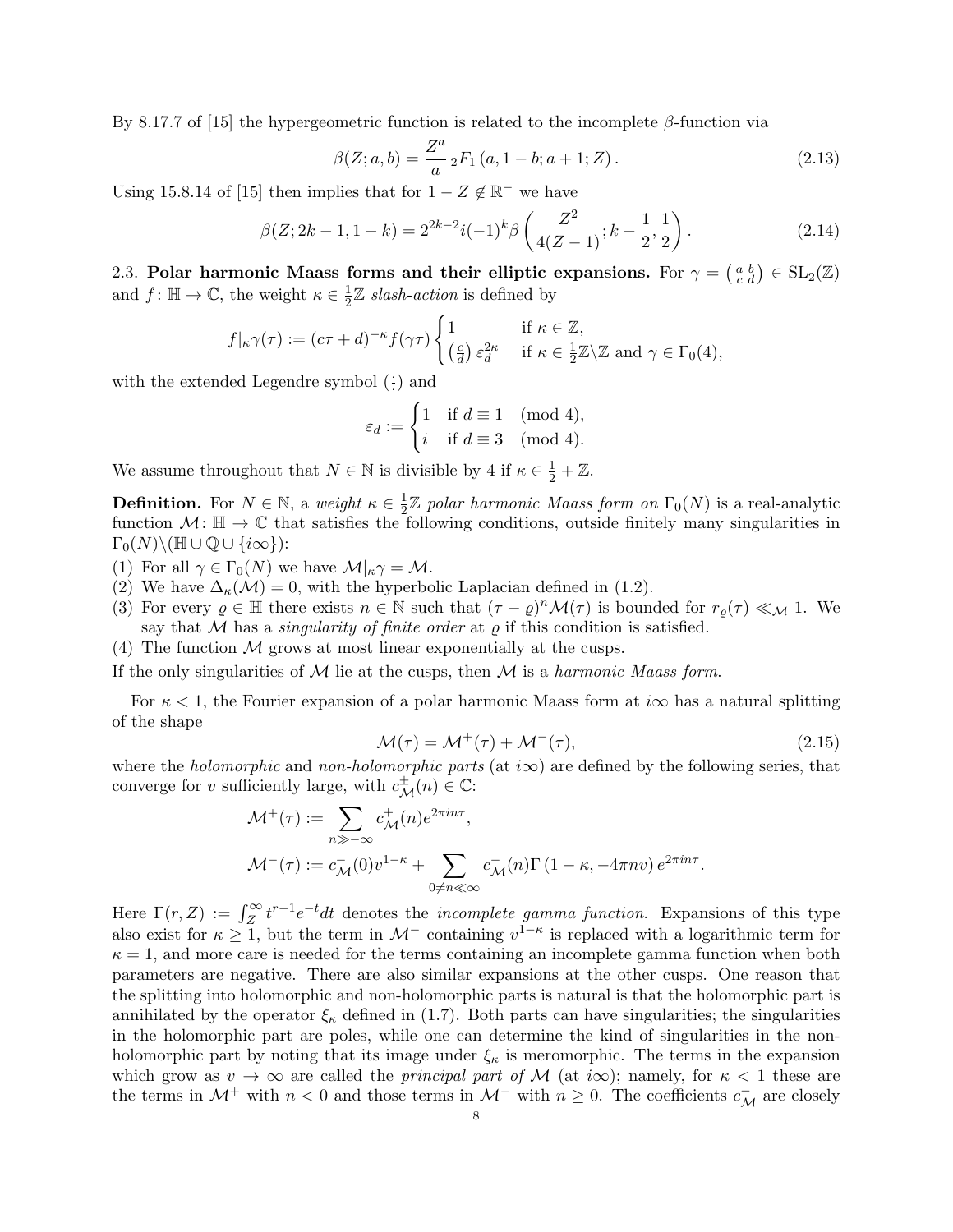related to coefficients of meromorphic modular forms of weight  $2 - \kappa$ , following from the fact that if M is modular of weight  $\kappa$ , then  $\xi_{\kappa}(\mathcal{M})$  is modular of weight  $2 - \kappa$ . Thus  $\xi_{\kappa}$  maps weight  $\kappa$  polar harmonic Maass forms to weight  $2 - \kappa$  meromorphic modular forms.

Solving the second-order differential equation coming from (1.2), one obtains an elliptic expansion of polar harmonic Maass forms that parallels the expansion (1.9) for meromorphic cusp forms. The resulting expansion is given in Proposition 2.2 of [6], which appears, as Pioline later pointed out, as a special case of Theorem 1.1 of [18]. To describe it, under the restriction  $0 \leq Z < 1$ ,  $a \in \mathbb{N}$ , and  $b \in \mathbb{Z}$ , we set

$$
\beta_0(Z; a, b) := \beta(Z; a, b) - C_{a,b} \quad \text{with} \quad C_{a,b} := \sum_{\substack{0 \le j \le a-1 \\ j \ne -b}} \binom{a-1}{j} \frac{(-1)^j}{j+b}.
$$
 (2.16)

Making the change of variables  $t \mapsto 1 - t$  in the integral representation and then applying the Binomial Theorem, we obtain

$$
\beta_0(Z;a,b) = \sum_{\substack{0 \le j \le a-1 \\ j \ne -b}} \binom{a-1}{j} \frac{(-1)^{j+1}}{j+b} (1-Z)^{j+b} + \delta_{1-a \le b \le 0} \binom{a-1}{-b} (-1)^{b+1} \log(1-Z). \tag{2.17}
$$

Here for a property S,  $\delta_S = 1$  if S is satisfied and  $\delta_S = 0$  otherwise.

For every  $\rho \in \mathbb{H}$ , a polar harmonic Maass form M of weight  $2 - 2k$  (or more generally any function M that is annihilated by  $\Delta_{2-2k}$  and has a singularlity of finite order at  $\varrho$ ), there exist  $c^{\pm}_{\mathcal{M},\varrho}(n) \in \mathbb{C}$  such that for  $r_{\varrho}(z) \ll_{\varrho} 1$  one has

$$
\mathcal{M}(z) = (z - \overline{\varrho})^{2k-2} \left( \sum_{n \gg -\infty} c_{\mathcal{M},\varrho}^+(n) X_{\varrho}(z)^n + \sum_{n \ll \infty} c_{\mathcal{M},\varrho}^-(n) \beta_0 \left( 1 - r_{\varrho}(z)^2; 2k - 1, -n \right) X_{\varrho}(z)^n \right). \tag{2.18}
$$

The meromorphic and the non-meromorphic parts of the elliptic expansion around  $\rho$  are

$$
\mathcal{M}_{\varrho}^{+}(z) := (z - \overline{\varrho})^{2k-2} \sum_{n \gg -\infty} c_{\mathcal{M},\varrho}^{+}(n) X_{\varrho}(z)^{n},
$$
  

$$
\mathcal{M}_{\varrho}^{-}(z) := (z - \overline{\varrho})^{2k-2} \sum_{n \ll \infty} c_{\mathcal{M},\varrho}^{-}(n) \beta_{0} \left(1 - r_{\varrho}(z)^{2}; 2k - 1, -n\right) X_{\varrho}(z)^{n}.
$$

We refer to the terms in (2.18) that grow as  $z \to \rho$  as the *principal part around*  $\rho$  and denote them by  $\mathscr{P}_{\mathcal{M},\rho}$ ; the corresponding meromorphic and non-meromorphic parts of  $\mathscr{P}_{\mathcal{M},\rho}$  are

$$
\mathscr{P}_{\mathcal{M},\varrho}^{+}(z) := (z - \overline{\varrho})^{2k-2} \sum_{n < 0} c_{\mathcal{M},\varrho}^{+}(n) X_{\varrho}(z)^n,
$$
\n
$$
\mathscr{P}_{\mathcal{M},\varrho}^{-}(z) := (z - \overline{\varrho})^{2k-2} \sum_{n \geq 0} c_{\mathcal{M},\varrho}^{-}(n) \beta_0 \left(1 - r_{\varrho}(z)^2; 2k - 1, -n\right) X_{\varrho}(z)^n.
$$

Remark. Note that the principal parts of the Fourier expansions around all cusps and the principal parts of the elliptic expansions uniquely determine the form. Indeed, Proposition 3.5 of [11] implies that harmonic Maass forms M without any singularities must satisfy  $\xi_{2-2k}(\mathcal{M}) = 0$  and there are no non-trivial negative-weight holomorphic modular forms.

2.4. Differential operators. Recall the raising operator defined in (1.11). If g has eigenvalue  $\lambda$ and weight  $\kappa$ , then  $R^{\ell}_{\kappa}(g)$  ( $\ell \in \mathbb{N}_0$ ) has weight  $\kappa + 2\ell$  and eigenvalue  $\lambda + \kappa\ell + \ell(\ell-1)$ . The following lemma may easily be verified by induction on  $\ell$ .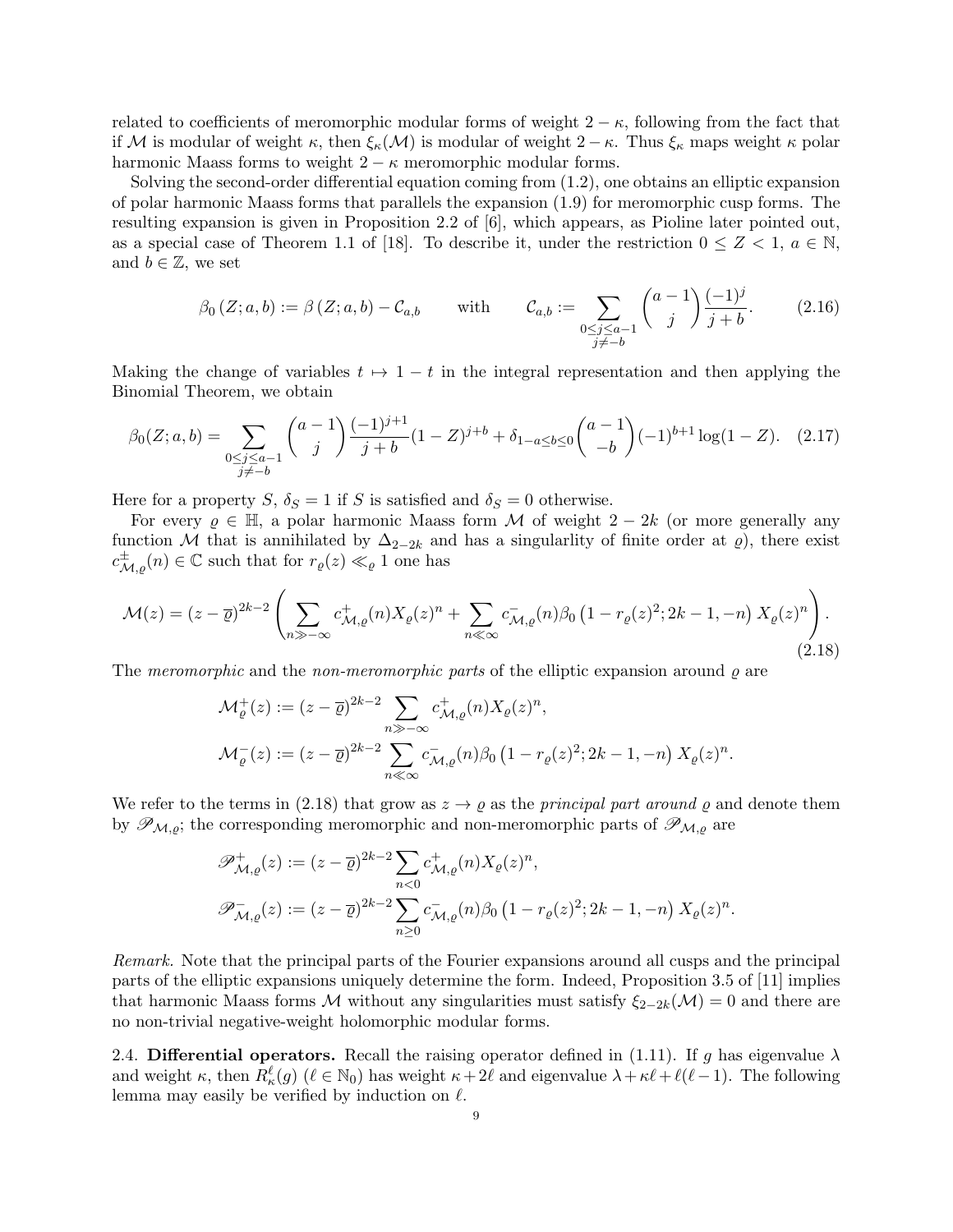**Lemma 2.1.** For  $\ell \in \mathbb{N}_0$  and  $g : \mathbb{H} \to \mathbb{C}$  satisfying  $\Delta_{\kappa}(g) = \lambda g$ , we have

$$
R_{-\kappa-2\ell}^{\ell} \left( y^{2\ell+\kappa} \overline{R_{\kappa}^{\ell} \left( g(z) \right)} \right) = y^{\kappa} \prod_{j=1}^{\ell} \left( -\overline{\lambda} - j(j+\kappa-1) \right) \overline{g(z)}.
$$

The next lemma rewrites the elliptic coefficients of a meromorphic function  $f$  in terms of the raising operator and  $\eta := \text{Im}(\rho)$ . Its proof may be found in Proposition 17 of [13].

**Lemma 2.2.** If  $f : \mathbb{H} \to \mathbb{C}$  is a meromorphic function that is holomorphic in some neighborhood of  $\rho \in \mathbb{H}$  and  $\kappa \in \mathbb{Z}$ , then for z in this neighborhood we have

$$
f(z) = (2i\eta)^{\kappa} (z - \overline{\varrho})^{-\kappa} \sum_{n\geq 0} \frac{\eta^n}{n!} R_{\kappa}^n(f(\varrho)) X_{\varrho}(z)^n.
$$

We also recall that raising and differentiation are related through Bol's identity ( $k \in \mathbb{N}$ )

$$
\mathcal{D}^{2k-1} = -(4\pi)^{1-2k} R_{2-2k}^{2k-1}.
$$
\n(2.19)

We note that the constant  $\mathcal{C}_{a,b}$  in (2.16) is chosen so that the operator  $\mathcal{D}^{2k-1}$  acts nicely on  $\mathcal{M}_{\varrho}^-$ . Namely, most of the terms in  $\mathcal{M}_{\varrho}^-$  are annihilated by  $\mathcal{D}^{2k-1}$ . One can use this to conclude that  $\mathcal{D}^{2k-1}$  maps polar harmonic Maass forms of weight  $2-2k$  to meromorphic modular forms of weight 2k. One can also easily show that  $\xi_{2-2k}$  maps polar harmonic Maass forms of weight  $2-2k$  to meromorphic modular forms of weight  $2k$ . This operator may also be written in terms of the raising operator. More precisely, for every  $g : \mathbb{H} \to \mathbb{C}$  we have the equality

$$
\xi_{\kappa}\left(y^{-\kappa}\overline{g(z)}\right) = R_{-\kappa}(g(z)).\tag{2.20}
$$

2.5. Poincaré series. In this section we review the Maass–Poincaré series (see Theorem 3.1 of [18]) with singularities at the cusps, which are used as inputs of the theta lifts of Theorems 1.1 and 1.2 (1), and Petersson's meromorphic Poincaré series [36, 37], which are closely connected to  $f<sub>A</sub>$ .

To construct the Maass–Poincaré series we define, for  $Z \in \mathbb{R} \setminus \{0\}$ , the expression

$$
\mathcal{M}_{\kappa,s}(Z) := |Z|^{-\frac{\kappa}{2}} M_{\frac{\kappa}{2} \operatorname{sgn}(Z), s-\frac{1}{2}}(|Z|),
$$

with  $M_{\mu,\nu}$  the usual M-Whittaker function. For  $\mu, s \in \mathbb{C}$  with  $\text{Re}(s \pm \mu) > 0$  and  $Z \in \mathbb{R}^+$  we have

$$
M_{\mu,s-\frac{1}{2}}(Z) = Z^s e^{\frac{Z}{2}} \frac{\Gamma(2s)}{\Gamma(s+\mu)\Gamma(s-\mu)} \int_0^1 t^{s+\mu-1} (1-t)^{s-\mu-1} e^{-Zt} dt.
$$

For  $s = \pm \mu$ , we have the well-known identities

$$
M_{\mu,\mu-\frac{1}{2}}(Z) = e^{-\frac{Z}{2}} Z^{\mu} \text{ and } M_{-\mu,\mu-\frac{1}{2}}(Z) = e^{\frac{Z}{2}} Z^{\mu}.
$$
 (2.21)

For  $m \in \mathbb{Z} \setminus \{0\}$  and  $\kappa \in \frac{1}{2}$  $\frac{1}{2}\mathbb{Z}$ , the function

$$
\psi_{\kappa,m,s}\left(\tau\right):=\left(4\pi|m|\right)^{\frac{\kappa}{2}}\mathcal{M}_{\kappa,s}\left(4\pi mv\right)e^{2\pi imu}
$$

is then an eigenfunction of  $\Delta_{\kappa}$  with eigenvalue  $(s-\frac{\kappa}{2})$  $\frac{\kappa}{2}$ ) $(1-s-\frac{\kappa}{2})$  $\frac{\kappa}{2}$ ). Denoting by  $\vert_{\kappa}$ pr the identity for  $\kappa \in \mathbb{Z}$  and Kohnen's projection operator (see p. 250 of [29]) for  $\kappa \notin \mathbb{Z}$ , one concludes that for  $\sigma := \text{Re}(s) > 1$ , the following Poincaré series are also eigenfunctions of  $\Delta_{\kappa}$  and have weight  $\kappa$ :

$$
P_{\kappa,m,s} := \sum_{\gamma \in \Gamma_{\infty} \backslash \Gamma_0(4)} \psi_{\kappa, \text{sgn}(\kappa)m,s} \Big|_{\kappa} \gamma \Big|_{\kappa} \text{pr.}
$$
 (2.22)

If  $s = 1 - \frac{\kappa}{2}$  $\frac{\kappa}{2}$  or  $s = \frac{\kappa}{2}$  $\frac{\kappa}{2}$ , then the functions  $P_{\kappa,m,s}$  are harmonic. The Poincaré series satisfy the growth condition

$$
P_{\kappa,m,s}(\tau) - \psi_{\kappa,m,s}(\tau) \Big|_{\kappa} \text{pr} = O\left(v^{1-\text{Re}(s)-\frac{\kappa}{2}}\right).
$$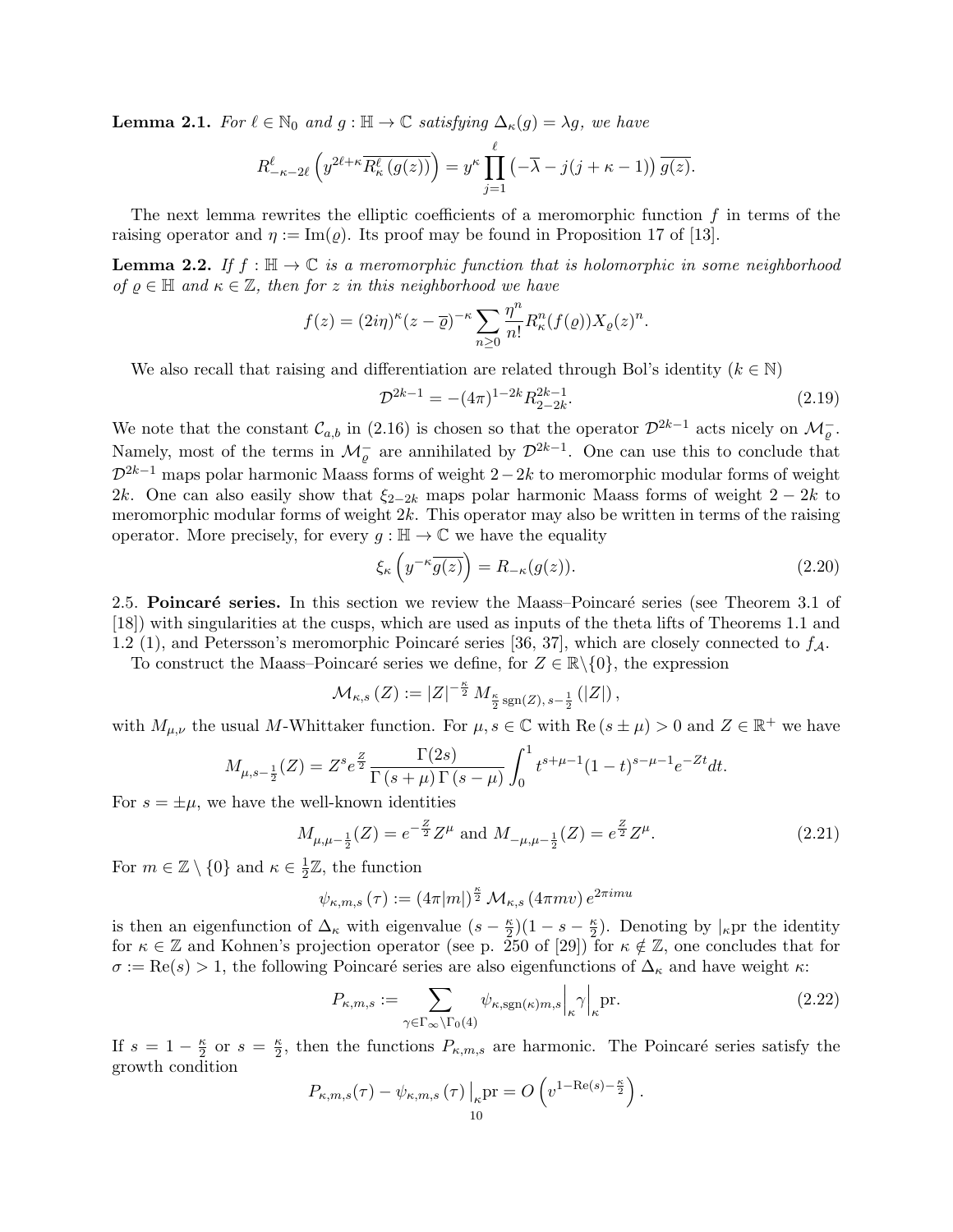Here we simply abbreviate the operator appearing on the right-hand side of the identity on page 250 of [29] by pr, despite the fact that  $\psi_{\kappa,m,s}$  is not modular. In the special case that  $\kappa = k + \frac{1}{2} > 1$ and  $s=\frac{\kappa}{2}$  $\frac{\kappa}{2}$ , we normalize the resulting weakly holomorphic Poincaré series as

$$
P_{k+\frac{1}{2},m} := \frac{6(4\pi)^{\frac{k}{2}-\frac{1}{4}}}{(k-1)!|m|^{\frac{1}{4}}} P_{k+\frac{1}{2},m,\frac{k}{2}+\frac{1}{4}}.
$$
\n(2.23)

For  $\kappa = \frac{3}{2} - k < 1$  we set

$$
\mathcal{P}_{\frac{3}{2}-k,m} := -\frac{6(4\pi)^{\frac{k}{2}-\frac{1}{4}}}{(k-1)!|m|^{\frac{1}{4}}(2k-1)} P_{\frac{3}{2}-k,m,\frac{k}{2}+\frac{1}{4}}.
$$
\n(2.24)

We turn next to Poincaré series with singularities in the upper half-plane, defining, for  $\kappa > 2$ even and  $n \in \mathbb{Z}$ ,

$$
\Psi_{\kappa,n}(z,\mathfrak{z}) := \sum_{\gamma \in \mathrm{SL}_2(\mathbb{Z})} \left( (z-\overline{\mathfrak{z}})^{-\kappa} X_{\mathfrak{z}}(z)^n \right) \Big|_{\kappa,z} \gamma.
$$
\n(2.25)

One has  $z \mapsto \Psi_{\kappa,n}(z,\mathfrak{z}) \in \mathbb{S}_{\kappa}$  and  $\mathfrak{z} \mapsto y^{-\kappa-n}\Psi_{\kappa,n}(z,\mathfrak{z})$  are modular of weight  $-2n - \kappa$  (see page 72) of [37]). Moreover, the functions  $z \mapsto \Psi_{\kappa,n}(z,\mathfrak{z}) \in \mathbb{S}_{\kappa}$  vanish identically if  $n \not\equiv -\kappa/2 \pmod{\omega_{\mathfrak{z}}}$  and are cusp forms in z if  $n \in \mathbb{N}_0$ . Furthermore, the set  $\{\Psi_{\kappa,n}(z,\mathfrak{z}) : \mathfrak{z} \in \mathbb{H}, n \in \mathbb{Z}\}$  spans  $\mathbb{S}_{\kappa}$  (see Sätze 7 and 9 of [38]). The principal part of  $z \mapsto \Psi_{\kappa,m}(z,\mathfrak{z})$  has a simple shape. To be more precise, set  $f(z) = (2\omega_{\mathfrak{z}})^{-1} \Psi_{\kappa,m}(z,\mathfrak{z})$  and write  $c(n) := c_{f,\varrho}(n) - \delta_{n=m} \delta_{\mathfrak{z}=\varrho}$ , where in the latter  $\delta$ -term, and throughout the paper in similar identities, we consider  $\mathfrak z$  and  $\varrho$  as elements of  $SL_2(\mathbb Z)\backslash\mathbb H$ . Using this notation, Satz 7 of [38] implies that

$$
(2\omega_{\mathfrak{z}})^{-1} \Psi_{\kappa,m}(z,\mathfrak{z}) = (z-\overline{\varrho})^{-\kappa} \left( \delta_{\mathfrak{z}=\varrho} X_{\varrho}(z)^m + \sum_{n\geq 0} c(n) X_{\varrho}(z)^n \right). \tag{2.26}
$$

Moreover,  $f_A$  is a specialization of  $\Psi_{2k,-k}$ , as given in the following straightforward lemma.

**Lemma 2.3.** With  $Q_0 \in \mathcal{A} \in \mathcal{Q}_{-D}/SL_2(\mathbb{Z})$  we have

$$
f_{\mathcal{A}}(z) = \frac{(2v_{Q_0})^k}{2\omega_{\tau_{Q_0}}} \Psi_{2k, -k}(z, \tau_{Q_0}).
$$
\n(2.27)

2.6. Higher Green's functions. For  $z, \zeta \in \mathbb{H}$  and  $s \in \mathbb{C}$  with  $\sigma > 1$ , the *automorphic Green's* function  $G_s$  on  $SL_2(\mathbb{Z})\backslash\mathbb{H}$  is given by

$$
G_s(z,{\mathfrak z}):=\sum_{\gamma\in\operatorname{SL}_2({\mathbb Z})}g_s^{\mathbb H}(z,\gamma{\mathfrak z}),
$$

where

$$
g_s^{\mathbb{H}}(z,\mathfrak{z}):=-\frac{2^{s-1}\,\Gamma(s)^2}{\Gamma(2s)}\cosh(d(z,\mathfrak{z}))^{-s}{}_2F_1\left(\frac{s}{2},\frac{s+1}{2};s+\frac{1}{2};\frac{1}{\cosh(d(z,\mathfrak{z}))^2}\right).
$$

Note that we have the equality  $g_s^{\mathbb{H}}$  $s_{s}^{H}(z,\mathfrak{z}) = -Q_{s-1}(\cosh(d(z,\mathfrak{z}))),$  with  $Q_{\nu}$  the associated Legendre function of the second kind. Furthermore, note that there are different normalizations of  $G_s$  in the literature; our normalization agrees with the one from [33]. Automorphic Green's functions can be defined for arbitrary Fuchsian groups of the first kind, and hence in particular for any congruence group. They also arise as the resolvent kernel for the hyperbolic Laplacian (see, e.g. [18, 24]).

In the case  $s = k \in \mathbb{N}_{>1}$ , the function  $G_k : \mathbb{H} \times \mathbb{H} \to \mathbb{C}$  is called a *higher Green's function*. It is uniquely characterized by the following properties:

(1) The function  $G_k$  is smooth and real-valued on  $\mathbb{H} \times \mathbb{H} \setminus \{(z, \gamma z) : \gamma \in SL_2(\mathbb{Z}), z \in \mathbb{H}\}.$ 

(2) For 
$$
\gamma_1, \gamma_2 \in SL_2(\mathbb{Z})
$$
 we have  $G_k(\gamma_1 z, \gamma_2 z) = G_k(z, z)$ .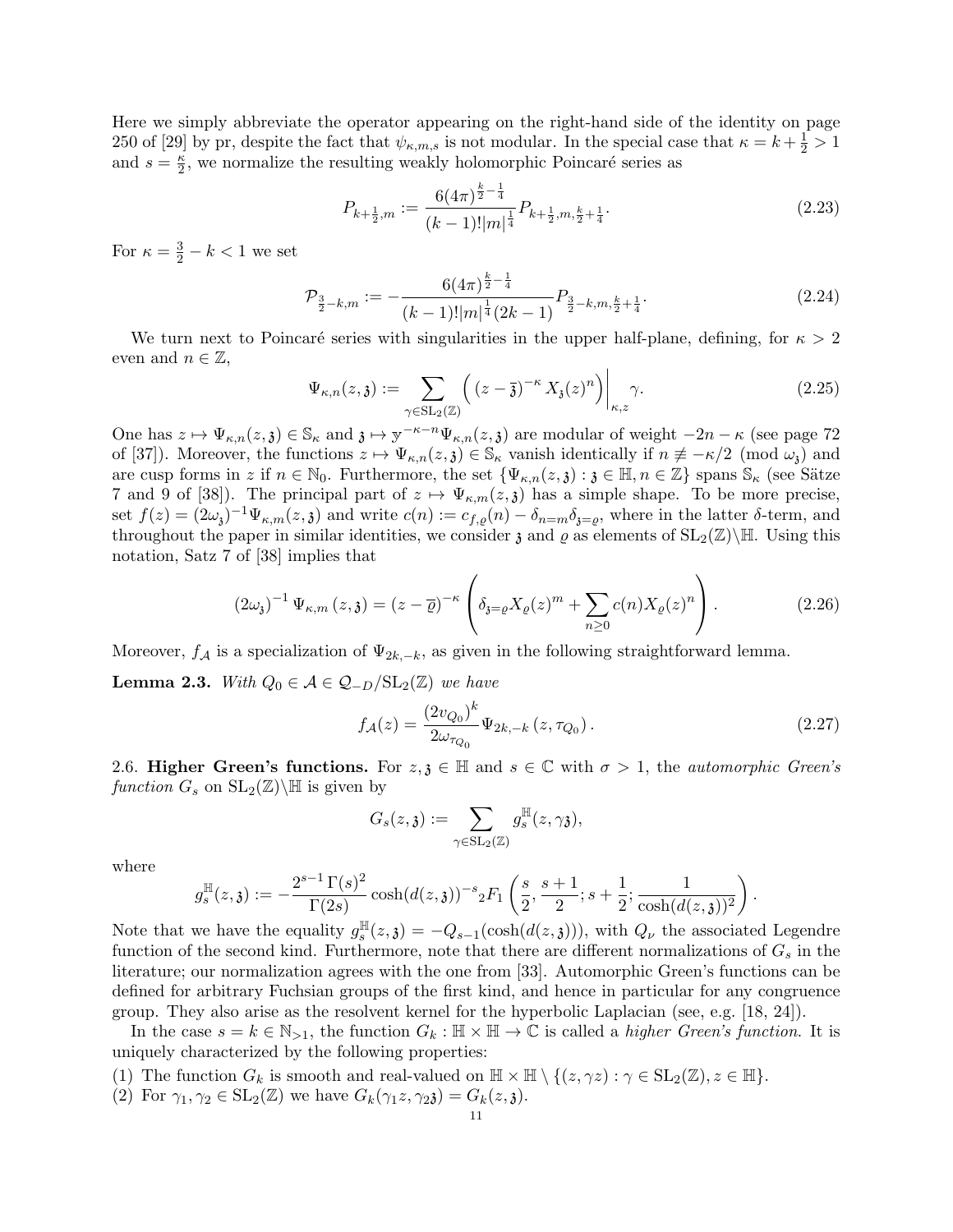(3) We have

$$
\Delta_{0,z}(G_k(z,\mathfrak{z})) = \Delta_{0,\mathfrak{z}}(G_k(z,\mathfrak{z})) = k(1-k)G_k(z,\mathfrak{z})\,.
$$

(4) As  $z \rightarrow \mathfrak{z}$  we have

$$
G_k(z, \mathfrak{z}) = 2\omega_{\mathfrak{z}} \log (r_{\mathfrak{z}}(z)) + O(1).
$$

(5) As z approaches a cusp, we have  $G_k(z, \mathfrak{z}) \to 0$ .

These higher Green's functions have a long history (cf. [18, 22, 24, 33]). For example, Gross and Zagier [22] conjectured that their evaluations at CM-points are essentially logarithms of algebraic numbers. If  $S_{2k}(\Gamma) = \{0\}$ , with  $\Gamma \subseteq SL_2(\mathbb{Z})$  of finite index, then the conjecture states that

$$
G_k(z, \mathfrak{z}) = (D_1 D_2)^{\frac{1-k}{2}} \log(\alpha)
$$

for CM-points  $z, \mathfrak{z}$  of discriminants  $D_1$  and  $D_2$  respectively and some algebraic number  $\alpha$ . Various cases of this conjecture have been proved. For example, Mellit [33] proved the case with  $k = 2$  and  $\mathfrak{z} = i$  for  $\Gamma = SL_2(\mathbb{Z})$ , and also interpreted  $\alpha$  as an intersection number of certain algebraic cycles. Further cases were then investigated by Viazovska [41].

## 3. Regularized Petersson inner products and the proof of Theorem 1.3

3.1. Known regularized inner products. The classical Petersson inner product of two weight  $\kappa \in \frac{1}{2}$  $\frac{1}{2}\mathbb{Z}$  (holomorphic) modular forms f and g on  $\Gamma_0(N)$  such that fg is a cusp form is given by

$$
\langle f, g \rangle := \frac{1}{\left[\operatorname{SL}_2(\mathbb{Z}) : \Gamma_0(N)\right]} \int_{\Gamma_0(N) \backslash \mathbb{H}} f(z) \overline{g(z)} y^{\kappa} \frac{dxdy}{y^2}.
$$
 (3.1)

Although (3.1) generally diverges for meromorphic modular forms, one may still define a regularized inner product in some cases. The first to do so appears to be Petersson [38]. If all of the poles of f and g are at the cusps, the regularization of Petersson was later rediscovered and extended by Harvey-Moore [23] and Borcherds [4], and subsequently used by Bruinier [10] and others to obtain a regularized integral that exists in many cases. Indeed, Petersson gave explicit necessary and sufficient conditions for existence of his regularized inner product in Satz 1a of [38]. In particular, for  $f, g \in \mathbb{S}_{\kappa}$ , his regularization exists if and only if for every  $n < 0$  and  $\varrho \in \mathbb{H}$  we have

$$
c_{f,\varrho}(n)c_{g,\varrho}(n) = 0;\tag{3.2}
$$

the conditions are similar if f and q have singularities at the cusps. This regularization is used to define theta lifts of functions with singularities, some of which are evaluated in this paper.

To give a full definition we require some notation. We let  $F<sub>T</sub>$  be the restriction of the standard fundamental domain for  $SL_2(\mathbb{Z})$  to those z with  $y \leq T$ , and let  $F_T(N) := \bigcup_{\gamma \in \Gamma_0(N) \backslash SL_2(\mathbb{Z})} \gamma F_T$ . For functions f and g transforming like modular forms of weight  $\kappa \in \frac{1}{2}$  $\frac{1}{2}\mathbb{Z}$  for  $\Gamma_0(N)$  we define

$$
\langle f, g \rangle := \frac{1}{\left[\operatorname{SL}_2(\mathbb{Z}) : \Gamma_0(N)\right]} \lim_{T \to \infty} \int_{F_T(N)} f(z) \overline{g(z)} y^{\kappa} \frac{dxdy}{y^2},\tag{3.3}
$$

in the case the integral exists.

The definition above may be interpreted as cutting out neighborhoods around cusps and letting the hyperbolic volume of the neighborhood shrink to zero. If poles exist in H, the construction in [38] is similar. For  $f, g \in \mathbb{S}_{2k}$  with poles at  $\mathfrak{z}_1, \ldots, \mathfrak{z}_r \in SL_2(\mathbb{Z})\backslash \mathbb{H}$ , we choose a fundamental domain  $F^*$  such that the representatives of  $\mathfrak{z}_1,\ldots,\mathfrak{z}_r$  in  $F^*$  (also denoted by  $\mathfrak{z}_\ell$ ) all lie in the interior of  $\Gamma_{\mathfrak{z}_{\ell}}F^*$ . We then set  $\mathcal{B}_{\varepsilon}(\mathfrak{z}) := \{z \in \mathbb{H} : r_{\mathfrak{z}}(z) < \varepsilon\}$ , and define Petersson's regularized inner product as

$$
\langle f, g \rangle := \lim_{\varepsilon_1, \dots, \varepsilon_r \to 0^+} \int_{F^* \setminus \bigcup_{\ell=1}^r \mathcal{B}_{\varepsilon_\ell}(\mathfrak{z}_\ell)} f(z) \overline{g(z)} y^{2k} \frac{dxdy}{y^2}.
$$
 (3.4)

Like  $(3.3)$ , the regularized inner product  $(3.4)$  does not always exist. The inner product  $(3.3)$ has recently been further extended to an inner product on all weakly holomorphic modular forms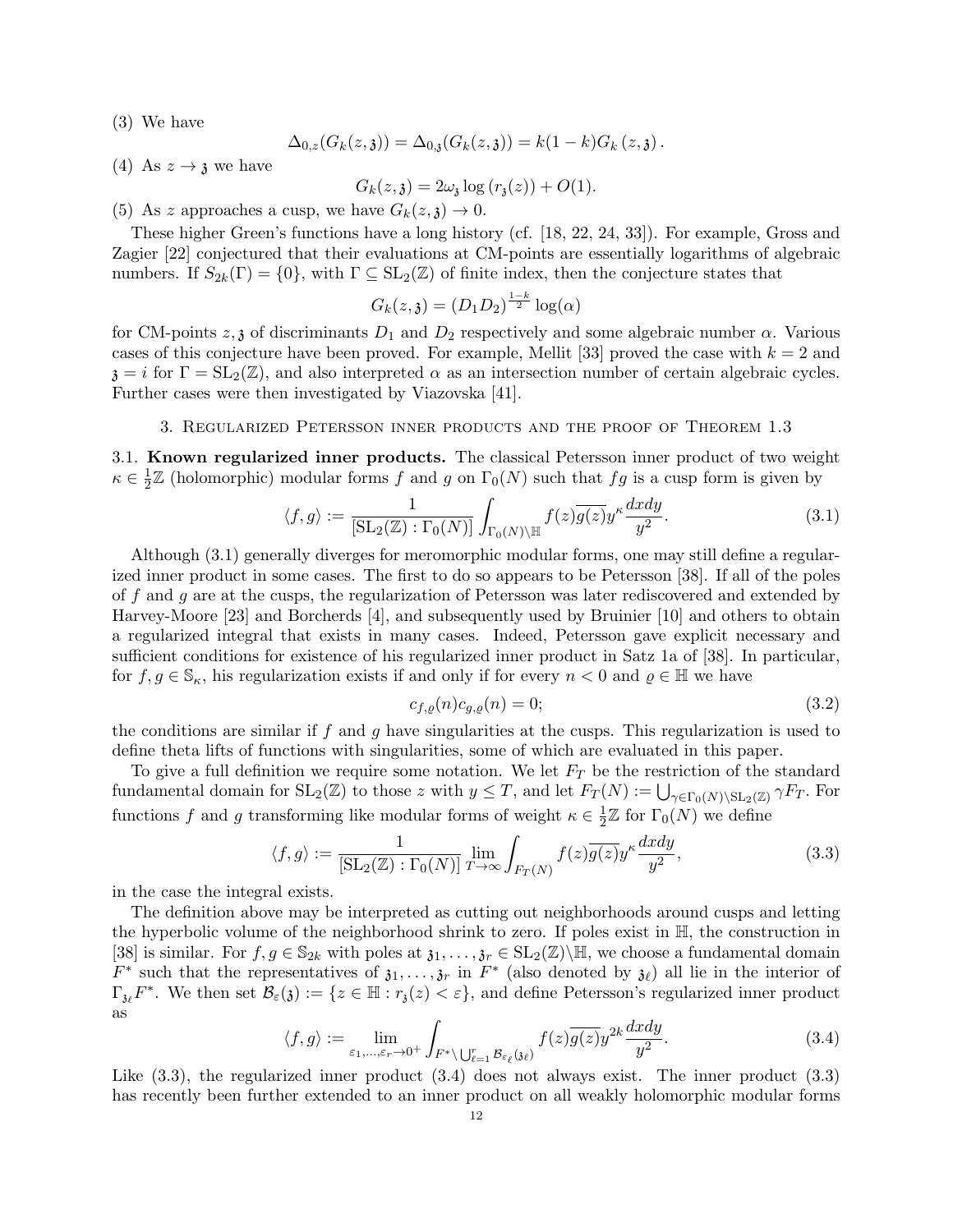by Diamantis, Ehlen, and the first author in [5], and we address the extension of (3.4) to all meromorphic cusp forms in the next section.

3.2. A new regularization. In this section we restrict to  $\kappa = 2k \in 2\mathbb{Z}$  and  $N = 1$ , but the construction can be easily generalized to subgroups. We also assume that  $f$  and  $g$  decay like cusp forms towards the cusps, but this restriction can be removed by combining with the regularization from Subsection 3.1. We choose a fundamental domain  $F^*$  as in Subsection 3.1 and denote the poles of f and g in  $F^*$  by  $\mathfrak{z}_1, \ldots, \mathfrak{z}_r$ .

For an analytic function  $A(s)$  in  $s = (s_1, \ldots, s_r)$ , denote by  $CT_{s=0}A(s)$  the constant term of the meromorphic continuation of  $A(s)$  around  $s_1 = \cdots = s_r = 0$ , and define

$$
\langle f, g \rangle := \mathrm{CT}_{s=0} \left( \int_{\mathrm{SL}_2(\mathbb{Z}) \backslash \mathbb{H}} f(z) H_s(z) \overline{g(z)} y^{2k} \frac{dxdy}{y^2} \right) \tag{3.5}
$$

where

$$
H_s(z) = H_{s_1,\ldots,s_r,\mathfrak{z}_1,\ldots,\mathfrak{z}_r}(z) := \prod_{\ell=1}^r h_{s_\ell,\mathfrak{z}_\ell}(z).
$$

Here for  $\mathfrak{z}_\ell \in F^*$  and  $z \in \mathbb{H}$  we set  $h_{s_\ell,\mathfrak{z}_\ell}(z) := r_{\mathfrak{z}_\ell}(\gamma z)^{2s_\ell}$ , with  $\gamma \in SL_2(\mathbb{Z})$  chosen such that  $\gamma z \in F^*$ . Note that  $r_{\mathfrak{z}_{\ell}}(\gamma z) \to 0$  as  $z \to \gamma^{-1} \mathfrak{z}_{\ell}$ , so the integral in (3.5) converges for  $\sigma \gg 0$ , where this notation means that for every  $1 \leq \ell \leq r$ ,  $\sigma_{\ell} := \text{Re}(s_{\ell}) \gg 0$ . One can show that the regularization is independent of the choice of fundamental domain.

*Proof of Theorem 1.3.* For  $\delta > 0$  sufficiently small, we may assume that the  $\mathcal{B}_{\delta}(\mathfrak{z}_{\ell})$  are disjoint and split off the integral over those z that lie in one of these balls.

If  $z \notin \mathcal{B}_{\delta}(\mathfrak{z}_{\ell})$  for all  $\ell$ , then one can bound the integrand locally uniformly for s contained in a small open neighborhood around 0. Hence we conclude that

$$
CT_{s=0}\left(\int_{F^*\backslash\bigcup_{\ell=1}^r\mathcal{B}_{\delta}(y_{\ell})}f(z)H_s(z)\overline{g(z)}y^{2k}\frac{dxdy}{y^2}\right)=\int_{F^*\backslash\bigcup_{\ell=1}^r\mathcal{B}_{\delta}(y_{\ell})}f(z)\overline{g(z)}y^{2k}\frac{dxdy}{y^2}.
$$
 (3.6)

Thus we are left to show existence of the meromorphic continuation to a small open neighborhood around 0 of

$$
\int_{\mathcal{B}_{\delta}(3\varepsilon)\cap F^*} f(z)H_s(z)\overline{g(z)}y^{2k}\frac{dxdy}{y^2}.
$$
\n(3.7)

By construction,  $\mathfrak{z}_{\ell}$  lies in the interior of  $\Gamma_{\mathfrak{z}_{\ell}}F^*$ , so we may assume that  $\mathcal{B}_{\delta}(\mathfrak{z}_{\ell}) \subseteq \Gamma_{\mathfrak{z}_{\ell}}F^*$ . To rewrite (3.7) as an integral over the entire ball  $\mathcal{B}_{\delta}(\mathfrak{z}_{\ell})$ , we decompose the ball into the disjoint union

$$
\mathcal{B}_{\delta}(\mathfrak{z}_{\ell}) = \bigcup_{\gamma \in \Gamma_{\mathfrak{z}_{\ell}}} \gamma \left( \mathcal{B}_{\delta}(\mathfrak{z}_{\ell}) \cap F^* \right).
$$
 (3.8)

Moreover, bounding  $h_{s_m,j_m}(z)$  locally uniformly for  $\sigma_m > -\varepsilon$  for  $m \neq \ell$ , we may plug in  $s_m = 0$ , and hence the invariance of the integrand under  $SL_2(\mathbb{Z})$  implies that the constant term at  $s = 0$  of  $(3.7)$  is the constant term at  $s_\ell = 0$  of

$$
\mathcal{I}_{s_{\ell},\mathfrak{z}_{\ell},\delta}(f,g):=\frac{1}{\omega_{\mathfrak{z}_{\ell}}}\int_{\mathcal{B}_{\delta}(\mathfrak{z}_{\ell})}f(z)h_{s_{\ell},\mathfrak{z}_{\ell}}(z)\overline{g(z)}y^{2k}\frac{dxdy}{y^2}.
$$

Setting  $R := r_{\mathfrak{z}_{\ell}}(z)$  for  $z \in \mathcal{B}_{\delta}(\mathfrak{z}_{\ell}),$  we have for  $\gamma \in \Gamma_{\mathfrak{z}_{\ell}}$  the equality

$$
h_{s_{\ell},\mathfrak{z}_{\ell}}(z) = r_{\mathfrak{z}_{\ell}}(\gamma z)^{2s_{\ell}} = R^{2s_{\ell}}.
$$
\n(3.9)

We now closely follow the proof of Satz 1a in [38]. We rewrite

$$
y = \frac{\mathbb{y}_{\ell} (1 - r_{\mathfrak{z}_{\ell}}^2(z))}{|1 - X_{\mathfrak{z}_{\ell}}(z)|^2}
$$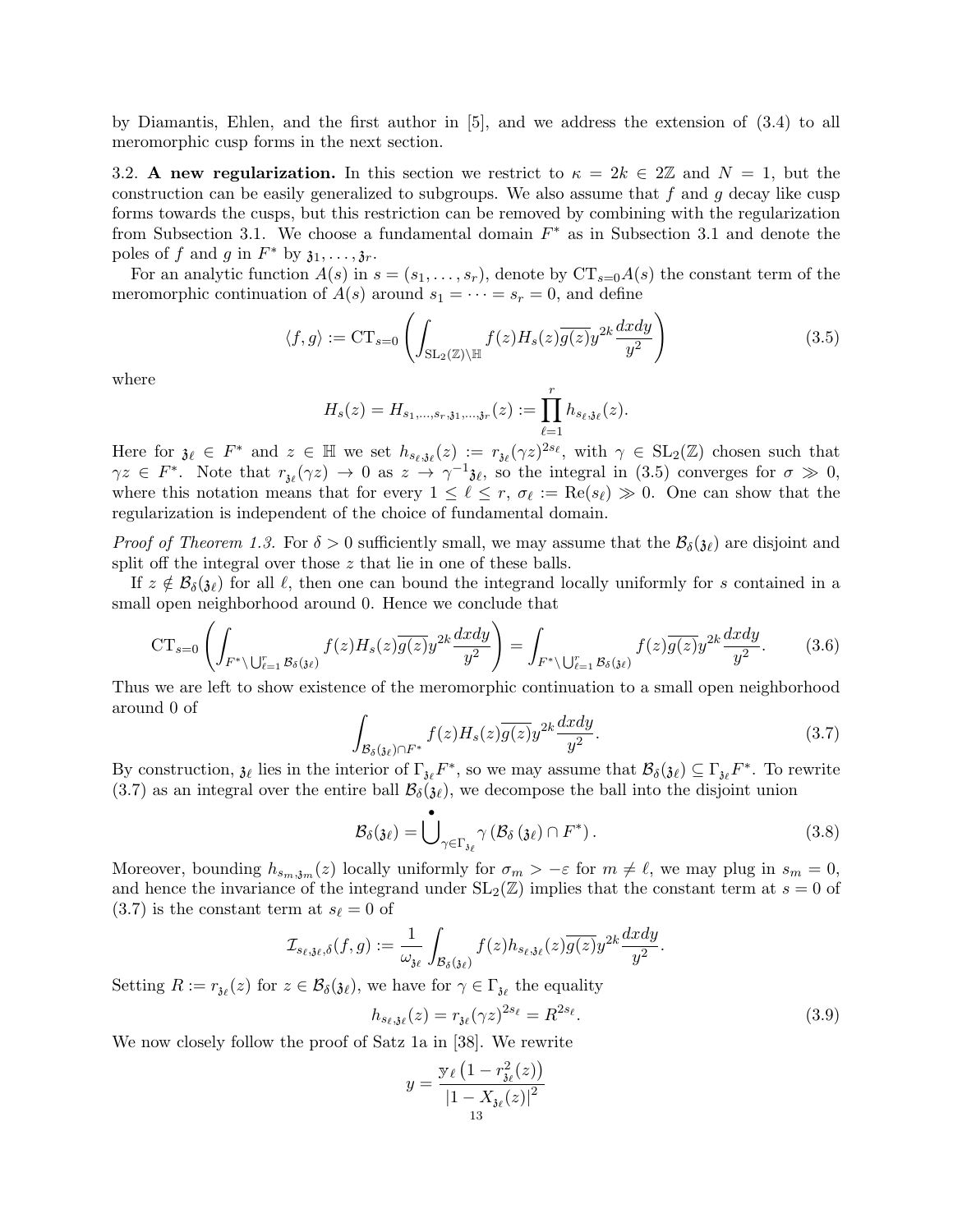for  $\mathfrak{z}_\ell = \mathfrak{x}_\ell + i\mathfrak{y}_\ell$  and compute

$$
dz = \frac{2iy}{\left(1 - X_{\mathfrak{z}_{\ell}}(z)\right)^2} dX_{\mathfrak{z}_{\ell}}(z).
$$

Hence changing variables  $X_{\hat{\mathfrak{z}}\ell}(z) = Re^{i\vartheta}$  and inserting the elliptic expansions (1.9) of f, g around  $\rho = \mathfrak{z}_\ell$  yields

$$
\mathcal{I}_{s_{\ell},\mathfrak{z}_{\ell},\delta}(f,g) = \frac{1}{\omega_{\mathfrak{z}_{\ell}}} \int_{\mathcal{B}_{\delta}(\mathfrak{z}_{\ell})} f(z) \overline{g(z)} r_{\mathfrak{z}_{\ell}}(z)^{2s_{\ell}} y^{2k} \frac{dxdy}{y^2}
$$
\n
$$
= \frac{4}{\omega_{\mathfrak{z}_{\ell}}} \sum_{(4y_{\ell})^{2k}} \sum_{m,n \gg -\infty} c_{f,\mathfrak{z}_{\ell}}(n) \overline{c_{g,\mathfrak{z}_{\ell}}(m)} \int_{0}^{\delta} \int_{0}^{2\pi} e^{i(n-m)\vartheta} R^{n+m+2s_{\ell}} (1 - R^2)^{2k-2} R d\vartheta dR
$$
\n
$$
= \frac{8\pi}{\omega_{\mathfrak{z}_{\ell}}} \sum_{(4y_{\ell})^{2k}} \sum_{n \gg -\infty} c_{f,\mathfrak{z}_{\ell}}(n) \overline{c_{g,\mathfrak{z}_{\ell}}(n)} \int_{0}^{\delta} R^{1+2n+2s_{\ell}} (1 - R^2)^{2k-2} dR. \tag{3.10}
$$

Plugging in the binomial expansion of  $(1 - R^2)^{2k-2}$ , the remaining integral in (3.10) becomes

$$
\sum_{j=0}^{2k-2} (-1)^j \binom{2k-2}{j} \int_0^\delta R^{1+2(n+j)+2s_\ell} dR = \sum_{j=0}^{2k-2} (-1)^j \binom{2k-2}{j} \frac{\delta^{2(n+j+1+s_\ell)}}{2(n+j+1+s_\ell)}.
$$

Since this is meromorphic at  $s_\ell = 0$ , its constant term at  $s_\ell = 0$  exists, yielding the existence of the inner product.

We next prove that the inner product is Hermitian. For  $f, g \in \mathbb{S}_{2k}$ , let  $F_{f,g}$  denote the meromorphic continuation of the function defined for  $s \in \mathbb{C}^r$  with  $\sigma_\ell \gg 0$  by

$$
F_{f,g}(s) := \int_{F^*} f(z)\overline{g(z)}H_s(z)y^{2k}\frac{dxdy}{y^2}.
$$

Since  $\langle f, g \rangle$  always exists,  $F_{f,q}$  has an expansion around  $s = 0$  of the shape

$$
F_{f,g}(s) = \sum_{n=(n_1,\ldots,n_r)\in\mathbb{Z}^r} a_{f,g}(n) s_1^{n_1}\cdot\cdots\cdot s_r^{n_r}
$$

with  $\langle f, g \rangle = a_{f,g}(0)$ . Since  $r_{\mathfrak{z}_{\ell}}(z) \in \mathbb{R}$ , we have  $\overline{H_{\overline{s}}(z)} = H_s(z)$ , and thus

$$
\overline{\langle g, f \rangle} = \overline{a_{g,f}(0)} = \text{CT}_{s=0} \left( \overline{F_{g,f}(\overline{s})} \right) = \text{CT}_{s=0} \left( \int_{F^*} f(z) \overline{g(z)} \ \overline{H_{\overline{s}}(z)} y^{2k} \frac{dxdy}{y^2} \right) = \langle f, g \rangle.
$$

We finally show that the new regularization agrees with Petersson's, wherever his exists. Setting  $\mathcal{B}(3\ell, \varepsilon, \delta) := \{z \in \mathbb{H} : \varepsilon < r_{3\ell}(z) < \delta\},$  Petersson's regularization equals

$$
\lim_{\varepsilon_1,\dots,\varepsilon_r \to 0^+} \int_{F^* \setminus \bigcup_{\ell=1}^r B_{\varepsilon_\ell}(\mathfrak{z}_\ell)} f(z) \overline{g(z)} y^{2k} \frac{dxdy}{y^2}
$$
\n
$$
= \int_{F^* \setminus \bigcup_{\ell=1}^r B_{\delta}(\mathfrak{z}_\ell)} f(z) \overline{g(z)} y^{2k} \frac{dxdy}{y^2} + \lim_{\varepsilon_1,\dots,\varepsilon_r \to 0^+} \int_{F^* \cap \bigcup_{\ell=1}^r B(\mathfrak{z}_\ell, \varepsilon_\ell, \delta)} f(z) \overline{g(z)} y^{2k} \frac{dxdy}{y^2}.
$$
\n(3.11)

The first term on the right-hand side of (3.11) is precisely the right-hand side of (3.6). It thus remains to prove that

$$
\lim_{\varepsilon_{\ell}\to 0^+} \int_{F^*\cap \mathcal{B}(\mathfrak{z}_{\ell},\varepsilon_{\ell},\delta)} f(z)\overline{g(z)} y^{2k} \frac{dxdy}{y^2} = \mathrm{CT}_{s_{\ell}=0} \mathcal{I}_{s_{\ell},\mathfrak{z}_{\ell},\delta}(f,g). \tag{3.12}
$$

By the existence condition (3.2), we may plug in  $s_\ell = 0$  in (3.10), and obtain that

$$
CT_{s_{\ell}=0} \mathcal{I}_{s_{\ell},\mathfrak{z}_{\ell},\delta}(f,g) = \frac{8\pi}{\omega_{\mathfrak{z}_{\ell}} (4\mathfrak{y}_{\ell})^{2k}} \sum_{n\geq 0} c_{f,\mathfrak{z}_{\ell}}(n) \overline{c_{g,\mathfrak{z}_{\ell}}(n)} \int_{0}^{\delta} R^{1+2n} (1-R^{2})^{2k-2} dR.
$$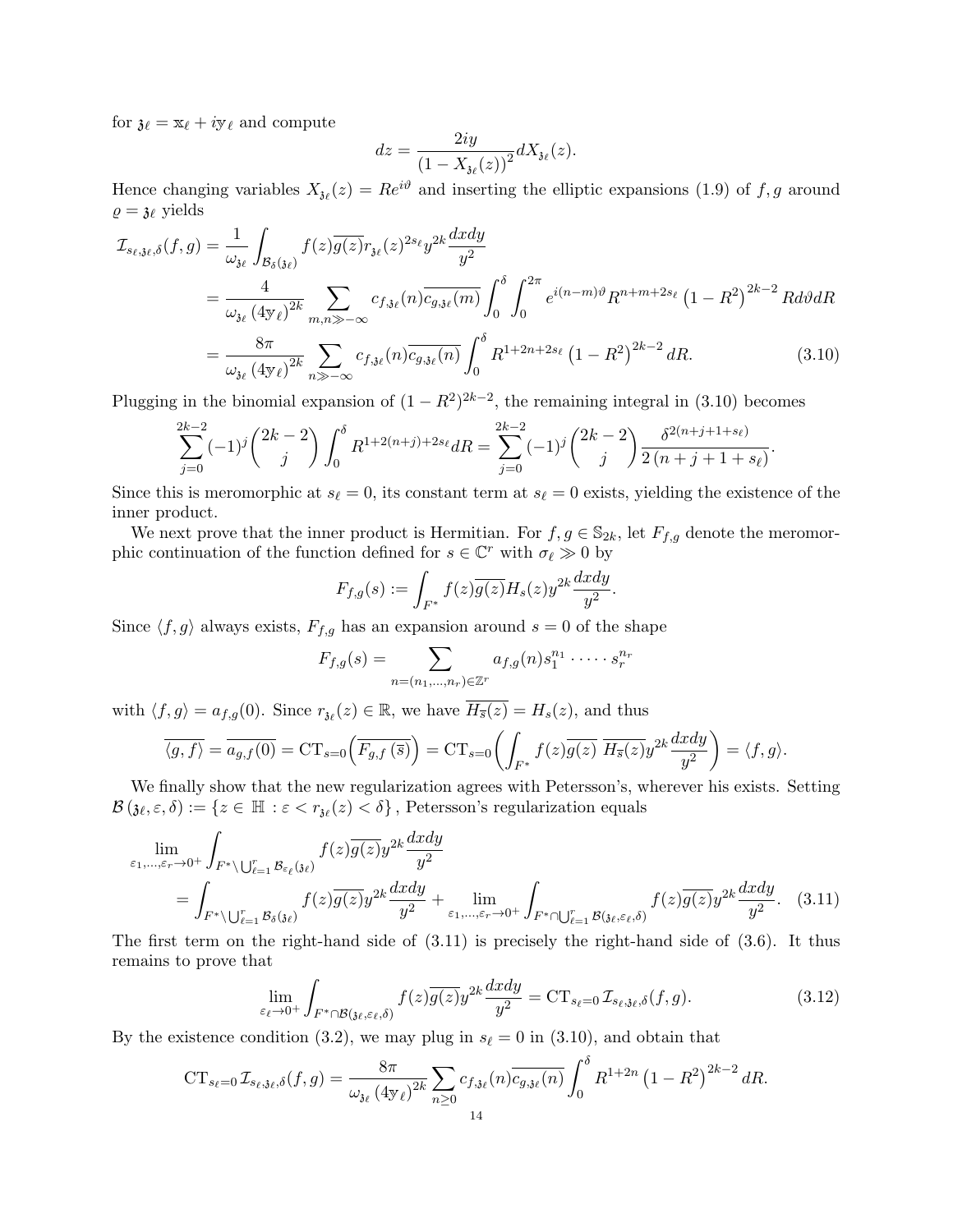Using  $(3.8)$  and then following the calculation in  $(3.10)$ , plugging the elliptic expansion into the left-hand side of (3.12) yields that the two regularizations match since

$$
\lim_{\varepsilon_{\ell}\to 0^+} \int_{\mathcal{B}(\mathfrak{z}_{\ell},\varepsilon_{\ell},\delta)} f(z) \overline{g(z)} y^{2k} \frac{dxdy}{y^2} = \frac{8\pi}{(4\pi)^{2k}} \sum_{n\geq 0} c_{f,\mathfrak{z}_{\ell}}(n) \overline{c_{g,\mathfrak{z}_{\ell}}(n)} \int_0^{\delta} R^{1+2n} (1-R^2)^{2k-2} dR.
$$

4. Theta lifts and the proofs of Theorems 1.1 and 1.2 (1)

4.1. Proof of Theorem 1.1. Before proving Theorem 1.1, we note a (well-known) fact about the theta kernel  $\Theta_k$ .

**Lemma 4.1.** The function  $\tau \mapsto \Theta_k(z, \tau)$  grows at most polynomially towards the cusps and decays exponentially for  $\tau \to i\infty$ .

*Proof.* To show that it exponentially decays towards  $i\infty$ , we use (2.3) to rewrite the absolute value of the exponential in definition (1.3) as  $e^{-2\pi v(Q_z^2+|Q(z,1)|^2/y^2)}$ , and then note that  $Q_z^2+|Q(z,1)|^2/y^2>0$ for  $Q \neq [0, 0, 0]$ . Modularity then implies the claim at the other cusps.

We specifically apply the theta lift  $\Phi_k$  to the weight  $k + \frac{1}{2}$  weakly holomorphic Poincaré series  $P_{k+\frac{1}{2},-D}$  defined in (2.23) in order to obtain Theorem 1.1.

Proof of Theorem 1.1. A standard unfolding argument (see, e.g., [43]) combined with (2.21) gives that  $\Phi_k(P_{k+\frac{1}{2},-D,\frac{k}{2}+\frac{1}{4}})$  equals

$$
\frac{(4\pi D)^{\frac{k}{2}+\frac{1}{4}}}{6} \lim_{T \to \infty} \left( \int_0^T \int_0^1 e^{-2\pi i D\tau} \overline{\Theta_k(z,\tau)} v^{k+\frac{1}{2}} \frac{du dv}{v^2} - \sum_{c \ge 1} \sum_{a \pmod{c}^*} \int_{S_{\frac{a}{c}}} e^{-2\pi i D\tau} \overline{\Theta_k(z,\tau)} v^{k+\frac{1}{2}} \frac{du dv}{v^2} \right), \quad (4.1)
$$

where a runs over residues modulo c that are coprime to c and for each a and c we denote by  $S_{\frac{\alpha}{2}}$ the disc of radius  $(2c^2T)^{-1}$  tangent to the real axis at  $\frac{a}{c}$ . Note that the factor  $\frac{1}{6} = [\text{SL}_2(\mathbb{Z}) : \Gamma_0(4)]$ comes from the fact that the inner product is taken over  $\Gamma_0(4)$ . Following an argument similar to the proof of Theorem 1.1 (2) in [8], the polynomial growth of  $\tau \mapsto \Theta_k(z, \tau)$  towards the cusps yields that the second term of (4.1) does not contribute in the limit  $T \to \infty$ . To evaluate the integral in the first term of  $(4.1)$ , we plug in the defining series  $(1.3)$  and integrate over u to obtain, as  $T \to \infty$ , the expression

$$
\frac{(4\pi D)^{\frac{k}{2}+\frac{1}{4}}}{6}y^{-2k}\sum_{Q\in\mathcal{Q}_{-D}}Q\left(\overline{z},1\right)^{k}\int_{0}^{\infty}e^{4\pi Dv-4\pi Q_{z}^{2}v}v^{k-1}dv.
$$

The claim now easily follows using  $(2.3)$  to show that the integral on v equals

$$
\int_0^\infty e^{-\frac{4\pi |Q(z,1)|^2 v}{y^2}} v^{k-1} dv = \frac{(k-1)!}{(4\pi)^k} y^{2k} |Q(z,1)|^{-2k}.
$$

 $\Box$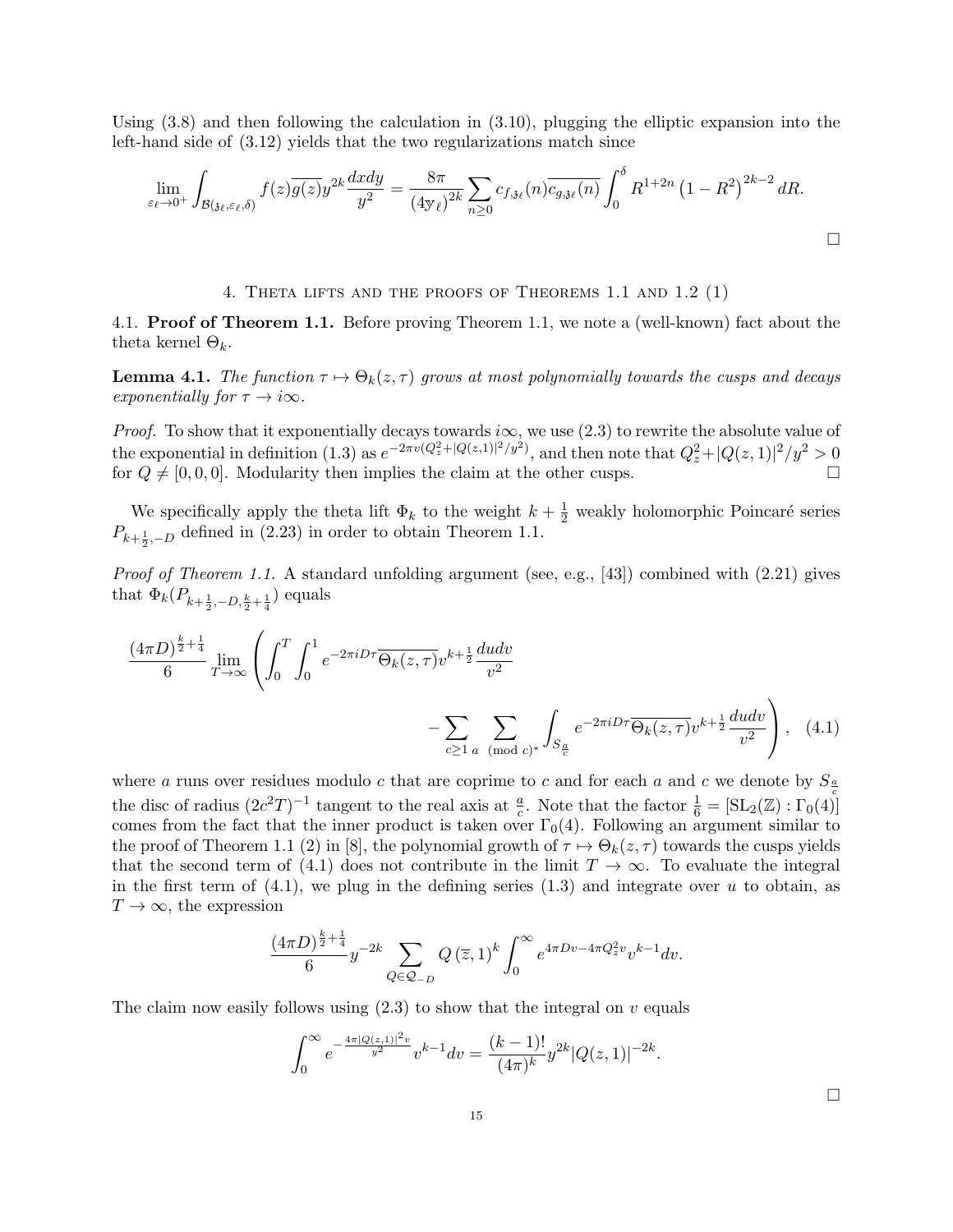4.2. **Proof of Theorem 1.2 (1).** The goal of this section is to compute the image of the Maass– Poincaré series  $P_{\frac{3}{2}-k,-D,s}$  defined in (2.22) under  $\Phi_{1-k}^*$ , and to connect these images to the functions  $\mathcal{F}_{\mathcal{A}}$ . We do so in the following theorem, which extends Theorem 1.2 (1).

**Theorem 4.2.** For  $s \in \mathbb{C}$  with  $\sigma > 1$  we have

$$
\Phi_{1-k}^{*} \left( P_{\frac{3}{2}-k,-D,s} \right)(z)
$$
\n
$$
= \frac{D^{s} \Gamma \left( s + \frac{k}{2} - \frac{1}{4} \right)}{6(4\pi)^{\frac{k}{2} - \frac{1}{4}}} \sum_{Q \in \mathcal{Q}_{-D}} Q_{z}^{-2s - k + \frac{3}{2}} Q(z,1)^{k-1} {}_{2}F_{1} \left( s + \frac{k}{2} - \frac{1}{4}, s + \frac{k}{2} - \frac{3}{4}; 2s; \frac{D}{Q_{z}^{2}} \right).
$$
\n
$$
(4.2)
$$

In particular, we have the equality

$$
\Phi_{1-k}^*\left(\mathcal{P}_{\frac{3}{2}-k,-D}\right)=\mathcal{F}_{1-k,-D}.
$$

Remark. After seeing a preliminary version of this paper, Zemel [44] has obtained further theta lifts related to vector-valued versions of  $\mathcal{F}_{\mathcal{A}}$ .

Proof of Theorem 4.2. One can show that both sides of  $(4.2)$  converge absolutely and locally uniformly for  $\sigma > 1$  and  $z \notin {\tau_Q : Q \in A}$  and hence are analytic in s. It thus suffices to show (4.2) for  $\sigma > k - \frac{3}{2}$  $\frac{3}{2}$ . Following the proof of Theorem 1.1 and noting that the map  $[a, b, c] \mapsto [a, -b, c]$  is an involution on  $Q_{-D}$ , we obtain

$$
\Phi_{1-k}^*\left(P_{\frac{3}{2}-k,-D,s}\right)(z) = \frac{(4\pi D)^{\frac{1}{4}-\frac{k}{2}}}{6} \sum_{Q \in \mathcal{Q}_{-D}} Q_z Q(z,1)^{k-1} \mathcal{I}_s\left(\frac{Dy^2}{|Q(z,1)|^2}\right),\tag{4.3}
$$

where

$$
\mathcal{I}_s(Z) := \int_0^\infty \mathcal{M}_{\frac{3}{2}-k,s}(v) v^{-\frac{1}{2}} e^{-\frac{v}{2}} e^{-\frac{v}{Z}} dv \quad (Z \in \mathbb{R}^+).
$$

Applying formula 7.621.1. of [20] yields

$$
\mathcal{I}_s(Z) = \Gamma\left(s + \frac{k}{2} - \frac{1}{4}\right) \left(\frac{Z}{Z+1}\right)^{s + \frac{k}{2} - \frac{1}{4}} {}_2F_1\left(s + \frac{k}{2} - \frac{1}{4}, s + \frac{k}{2} - \frac{3}{4}; 2s; \frac{Z}{Z+1}\right). \tag{4.4}
$$

Moreover, (2.3) implies that

$$
\frac{Z}{Z+1} = \frac{D}{Q_z^2} \tag{4.5}
$$

for  $Z := Dy^2/|Q(z, 1)|^2$ , and substituting this and (4.4) back into (4.3) yields (4.2).

To prove the second claim, we use  $(2.11)$ ,  $(2.9)$ , and  $(2.13)$  to obtain

$$
{}_2F_1\left(k, k-\frac{1}{2}; k+\frac{1}{2}; W\right) = (1-W)^{\frac{1}{2}-k} {}_2F_1\left(\frac{1}{2}, k-\frac{1}{2}; k+\frac{1}{2}; \frac{W}{W-1}\right)
$$

$$
= (-1)^{k-\frac{1}{2}} \left(k-\frac{1}{2}\right) W^{-k+\frac{1}{2}} \beta\left(\frac{W}{W-1}; k-\frac{1}{2}, \frac{1}{2}\right). \tag{4.6}
$$

Employing (4.6) with  $W := D/Q_z^2$  and using (4.5) to evaluate  $W/(W-1) = -Z = -Dy^2/|Q(z, 1)|^2$ , we obtain the second claim, using the fact that  $sgn(Q_z) = 1$ .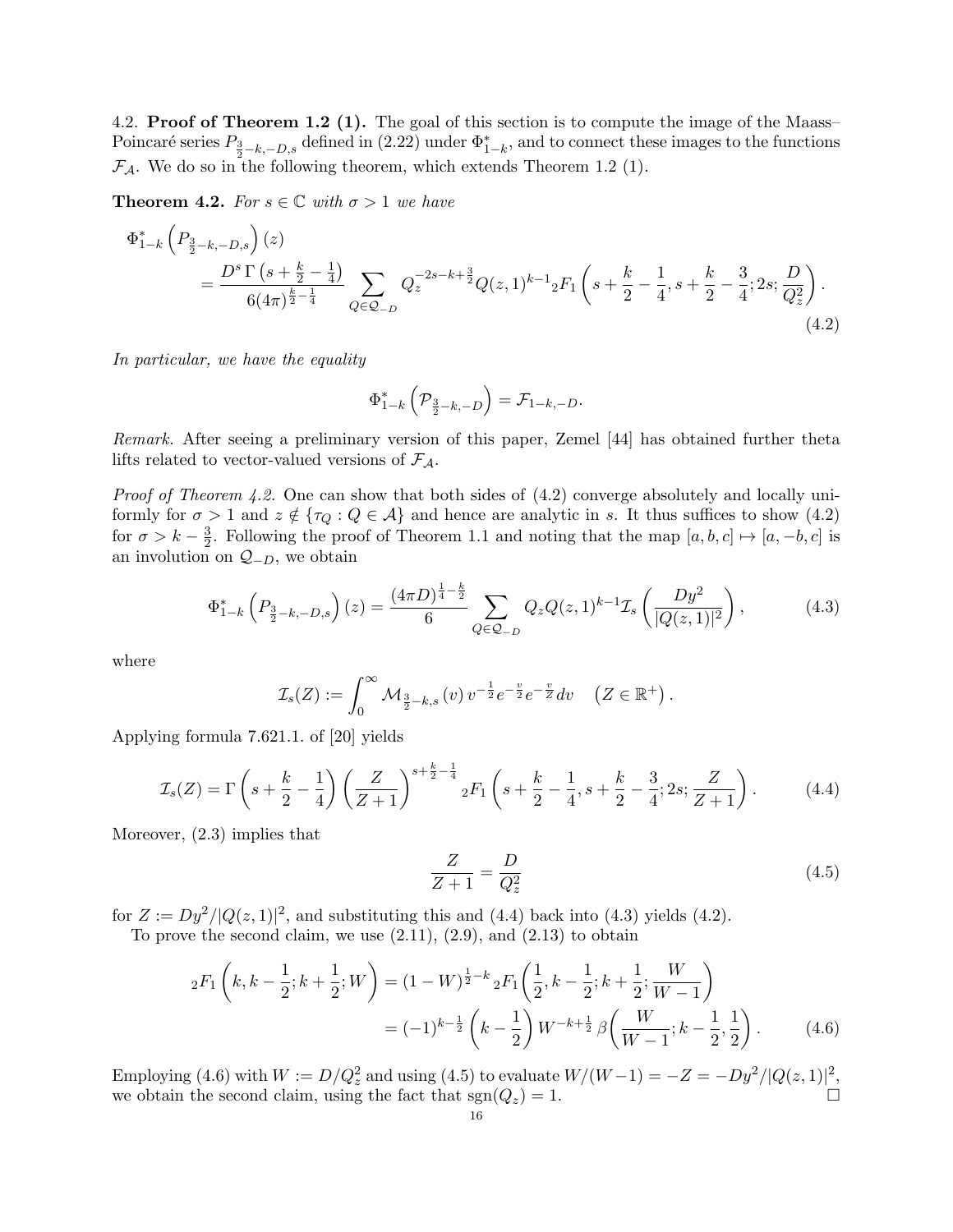# 5. PROPERTIES OF THE FUNCTION  $\mathcal{F}_{\mathcal{A}}$  and proof of theorem 1.2 (2)

5.1. Relation to higher Green's functions. The goal of this section is to write the functions  $\mathcal{F}_{\mathcal{A}}$  defined in (1.5) in terms of higher Green's functions. For this, set

$$
a_{k,n} := -\frac{(2k-2)!}{2^{k-1}(k-1)!} \begin{cases} 1 & \text{if } n \ge k-1, \\ \frac{n!}{(2k-2-n)!} & \text{if } n < k-1. \end{cases}
$$
(5.1)

**Lemma 5.1.** For  $Q \in \mathcal{Q}_{-D}$  and  $n \in \mathbb{N}_0$  we have

$$
R_{2-2k}^{n}(\mathbb{P}_{1-k,-D,Q}(z)) = a_{k,n} \begin{cases} R_0^{n+1-k}(g_k^{\mathbb{H}}(z,\tau_Q)) & \text{if } n \ge k-1, \\ y^{2k-2-2n} R_0^{k-1-n}(g_k^{\mathbb{H}}(z,\tau_Q)) & \text{if } n \le k-1. \end{cases}
$$

*Proof.* We first prove that for every  $z, \zeta \in \mathbb{H}$  and  $j \in \mathbb{N}_0$  we have

$$
R_{0,z}^{j}\left(g_{k}^{\mathbb{H}}(z,\mathfrak{z})\right)
$$
  
= 
$$
\frac{-2^{k-j-1}(k-1)!(k+j-1)!(\overline{z}-\mathfrak{z})^{j}(\overline{z}-\overline{\mathfrak{z}})^{j}}{(2k-1)!g^{2j}y^{j}\cosh((d(z,\mathfrak{z}))^{k+j})} {}_{2}F_{1}\left(\frac{k+j+1}{2},\frac{k+j}{2};k+\frac{1}{2};\frac{1}{\cosh((d(z,\mathfrak{z}))^{2}}\right).
$$
(5.2)

We note that the images under repeated raising of the Green's function are known in the literature (see, e.g., [33]), but some rewriting is still required to derive the form (5.2). So, for the convenience of the reader, we present a direct proof. To show (5.2), we first compute

$$
R_{0,z}(\cosh(d(z,\mathfrak{z}))) = -\frac{(\overline{z}-\mathfrak{z})(\overline{z}-\overline{\mathfrak{z}})}{2y^2y},\tag{5.3}
$$

from which we conclude that  $R_{0,z}^2(\cosh(d(z,\mathfrak{z})))=0$ . Employing these identities, induction on  $j \in \mathbb{N}_0$  gives

$$
R_{0,z}^{j}\left(g_{k}^{\mathbb{H}}(z,\mathfrak{z})\right)
$$
  
=  $-\frac{2^{k-1}(k-1)!^{2}}{(2k-1)!} \left(R_{0,z}(\cosh(d(z,\mathfrak{z})))\right)^{j}\frac{\partial^{j}}{\partial Z^{j}}\left[Z^{-k}{}_{2}F_{1}\left(\frac{k}{2},\frac{k+1}{2};k+\frac{1}{2};\frac{1}{Z^{2}}\right)\right]_{Z=\cosh(d(z,\mathfrak{z}))}.$  (5.4)

Next, again by induction on  $j \in \mathbb{N}_0$ , and employing  $(2.12)$ , we obtain

$$
\frac{\partial^j}{\partial Z^j} \left( Z^{-k} {}_2F_1\left( \frac{k}{2}, \frac{k+1}{2}; k+\frac{1}{2}; \frac{1}{Z^2} \right) \right) = \frac{(-1)^j (k+j-1)!}{(k-1)! Z^{k+j}} {}_2F_1\left( \frac{k+j+1}{2}, \frac{k+j}{2}; k+\frac{1}{2}; \frac{1}{Z^2} \right).
$$

Plugging this and  $(5.3)$  into  $(5.4)$  gives  $(5.2)$ .

Using (5.2), we next show the  $n = 0$  case of the assertion of Lemma 5.1, namely

$$
\mathbb{P}_{1-k,-D,Q}(z) = -\frac{1}{2^{k-1}(k-1)!} y^{2k-2} \overline{R_0^{k-1}(g_k^{\mathbb{H}}(z,\tau_Q))}.
$$
\n(5.5)

For this we let  $j = k - 1$  in (5.2), which yields that

$$
R_{0,z}^{k-1}\left(g_k^{\mathbb{H}}(z,\mathfrak{z})\right) = -\frac{(k-1)!(\overline{z}-\mathfrak{z})^{k-1}(\overline{z}-\overline{\mathfrak{z}})^{k-1}}{(2k-1)y^{2k-2}y^{k-1}\cosh(d(z,\mathfrak{z}))^{2k-1}}{}_2F_1\left(k,k-\frac{1}{2};k+\frac{1}{2};\frac{1}{\cosh(d(z,\mathfrak{z}))^2}\right).
$$
\n(5.6)

From now on we choose  $\mathfrak{z} = \tau_Q$ . Hence, employing (4.6), (2.6), and (2.2), (5.6) becomes

$$
R_0^{k-1}\left(g_k^{\mathbb{H}}(z,\tau_Q)\right) = i(-1)^k 2^{k-2}(k-1)! D^{\frac{1-k}{2}} y^{2-2k} \overline{Q(z,1)}^{k-1} \beta\left(-\frac{Dy^2}{|Q(z,1)|^2}; k-\frac{1}{2},\frac{1}{2}\right).
$$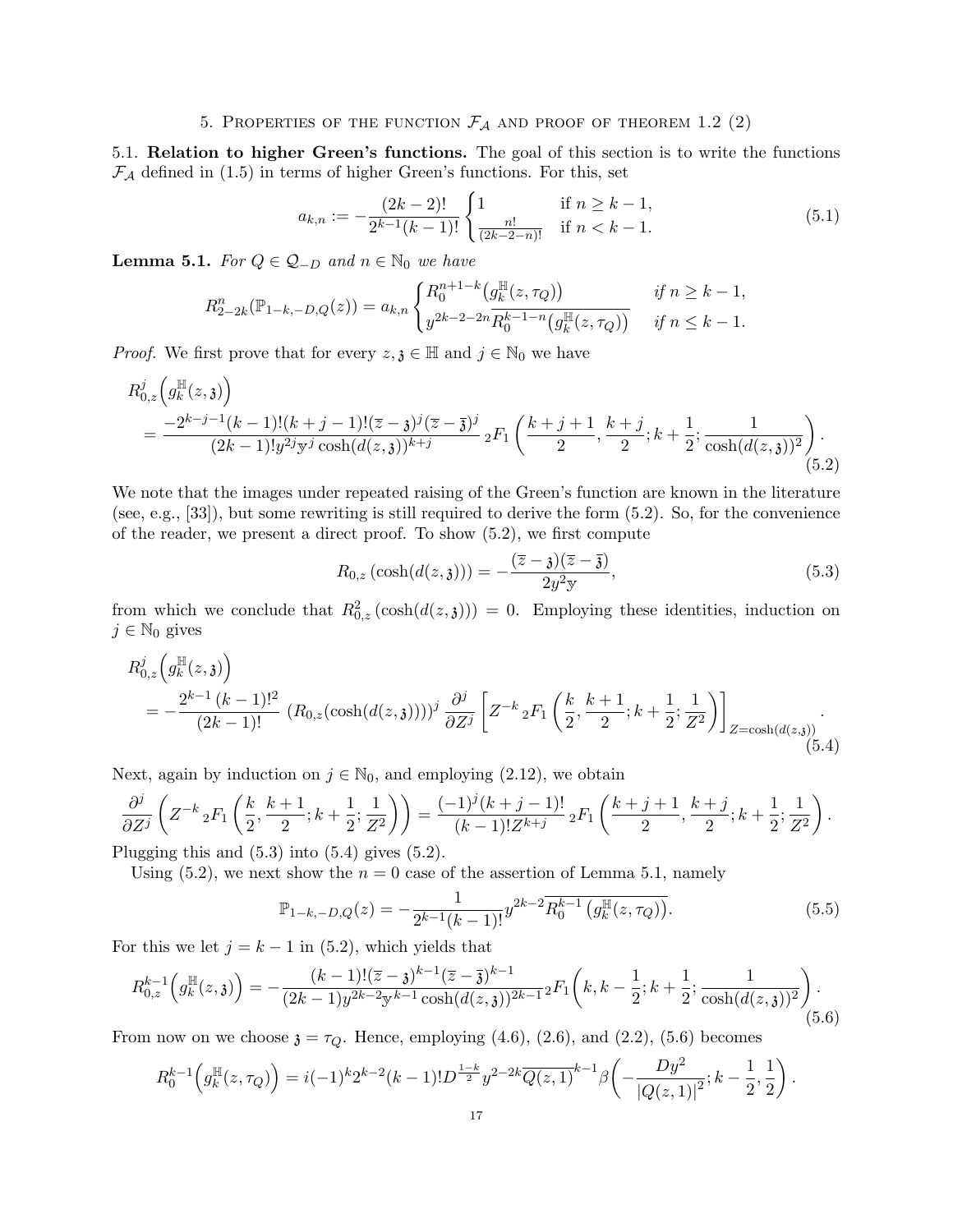Since Q is positive-definite, so that  $sgn(Q_z) = 1$ , this gives (5.5).

To finish the proof, we apply raising  $n$  times to  $(5.5)$ , yielding

$$
R_{2-2k}^{n}(\mathbb{P}_{1-k,-D,Q}(z)) = -\frac{1}{2^{k-1}(k-1)!}R_{2-2k}^{n}\left(y^{2k-2}\overline{R_{0}^{k-1}\left(g_{k}^{\mathbb{H}}(z,\tau_{Q})\right)}\right).
$$
(5.7)

We now distinguish among two cases depending on whether  $n \geq k - 1$  or  $n \leq k - 1$ .

In the case  $n \geq k - 1$ , the claim follows from applying Lemma 2.1 with  $\ell = k - 1$  to (5.7) and noting that  $g_k^{\mathbb{H}}$  $\frac{\mathbb{H}}{k}$  is real-valued. This yields the claim.

For  $n \leq k-1$  the eigenvalue of  $R_0^{k-1-n}(g_k^{\mathbb{H}})$  $\frac{\mathbb{H}}{k}$ ) is  $(n+1)(n+2-2k)$ . Thus we have, by Lemma 2.1 with  $\ell = n$ ,

$$
R_{2-2k}^{n}\left(y^{2k-2}\overline{R_{2k-2-2n}^{n}\left(R_{0}^{k-1-n}\left(g_{k}^{\mathbb{H}}(z,\tau_{Q})\right)\right)}\right)=y^{2k-2-2n}\frac{n!(2k-2)!}{(2k-2-n)!}\overline{R_{0}^{k-1-n}\left(g_{k}^{\mathbb{H}}(z,\tau_{Q})\right)}.
$$

Plugging this back into (5.7) yields the claim.

We also need regularized versions of  $G_k$  and  $\mathcal{F}_{\mathcal{A}}$ . For this, define

$$
\sum_{w \in S}^{reg} h(w) := \sum_{\substack{w \in S \\ h(w) \neq \infty}} h(w),
$$

where h is an arbitrary function taking inputs from some set S and with outputs in  $\mathbb{C}\cup\{\infty\}$ . Note that different choices of w lead to different subsets of S being excluded on the right-hand side of the above equation. For any operator  $\mathcal O$  we then let

$$
\mathcal{O}\left(\sum_{w\in S}^{\text{reg}}h(w)\right):=\sum_{w\in S}^{\text{reg}}\mathcal{O}(h(w)).
$$

Moreover, for  $\mathcal{H}(z) := \sum_{w \in S} h_z(w)$  we set

$$
\mathcal{H}^{\text{reg}}(z) := \sum_{w \in S}^{\text{reg}} h_z(w).
$$

Note that  $H$  may possibly have distinct presentations of this type, written both as a sum over  $w \in S$  of  $h_z(w)$  and as sum over another set with a different function. The regularization  $\mathcal{H}^{\text{reg}}(z)$ depends on the choice of its presentation so we emphasize that the regularization uses the choice of  $h_z$  and the set S given in the definition of  $H$ .

We obtain the following corollary by applying Lemma 5.1 termwise.

Corollary 5.2. For  $Q_0 \in \mathcal{A} \in \mathcal{Q}_{-D}/SL_2(\mathbb{Z})$  and  $n \in \mathbb{N}_0$  we have

$$
R_{2-2k}^{n}(\mathcal{F}_{\mathcal{A}}^{\text{reg}}(z)) = \frac{a_{k,n}}{2\omega_{\tau_{Q_0}}}\begin{cases} R_0^{n+1-k}\left(G_k^{\text{reg}}(z,\tau_{Q_0})\right) & \text{if } n \ge k-1, \\ y^{2k-2-2n}R_0^{k-1-n}\left(G_k^{\text{reg}}(z,\tau_{Q_0})\right) & \text{if } n \le k-1, \end{cases}
$$

where  $a_{k,n}$  is defined in (5.1). In particular

$$
\mathcal{F}_{\mathcal{A}}^{\text{reg}}(z) = -\frac{1}{2^{k}(k-1)!\,\omega_{\tau_{Q_0}}} y^{2k-2} \overline{R_0^{k-1}\left(G_k^{\text{reg}}(z,\tau_Q)\right)}.
$$

*Proof.* Writing  $Q = Q_0 \circ M$  with  $M \in \Gamma_{\tau_{Q_0}} \backslash \mathrm{SL}_2(\mathbb{Z})$ , we have

$$
R_{2-2k}^n(\mathcal{F}_{\mathcal{A}}^{\text{reg}}) = \frac{1}{2\omega_{Q_0}} \sum_{M \in \text{SL}_2(\mathbb{Z})}^{\text{reg}} R_{2-2k}^n(\mathbb{P}_{1-k,-D,Q_0 \circ M}).
$$

The result then follows from Lemma 5.1, using the relation  $\tau_{Q_0 \circ M} = M^{-1} \tau_{Q_0}$ . В последните и последните и последните и последните и последните и последните и последните и последните и по<br>В последните и последните и последните и последните и последните и последните и последните и последните и посл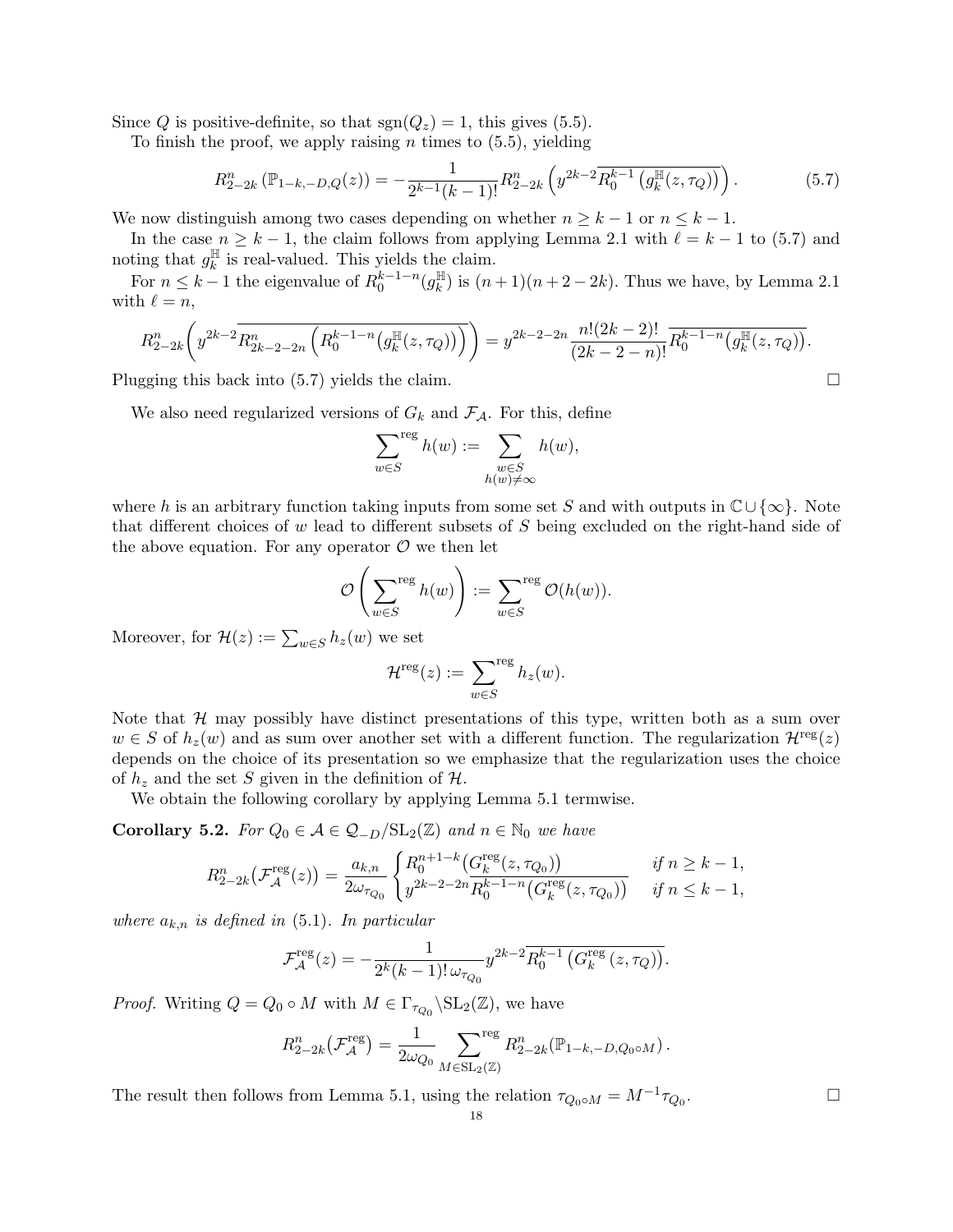5.2. Proof of Theorem 1.2 (2). We now have the necessary pieces to show the modularity of  $\mathcal{F}_{\mathcal{A}}$  and its relation to  $f_{\mathcal{A}}$  under the differential operators.

Proof of Theorem 1.2 (2). We first show that

$$
R_0^k(G_k(z, \tau_{Q_0})) = -2^k(k-1)!\,\omega_{\tau_{Q_0}}f_{\mathcal{A}}(z). \tag{5.8}
$$

For this, we plug  $j = k$  into (5.2), which implies that  $R_0^k$   $(g_k^{\mathbb{H}})$  $_{k}^{\mathbb{H}}(z,\mathfrak{z})\big)$  equals

$$
-\frac{(k-1)!(\overline{z}-\mathfrak{z})^k(\overline{z}-\overline{\mathfrak{z}})^k}{2y^{2k}y^k\cosh(d(z,\mathfrak{z}))^{2k}}{}_2F_1\left(k+\frac{1}{2},k;k+\frac{1}{2};\frac{1}{\cosh(d(z,\mathfrak{z}))^2}\right).
$$
(5.9)

Now, by (2.9) and (2.10), (5.9) becomes

$$
-\frac{(k-1)!(\overline{z}-\mathfrak{z})^k(\overline{z}-\overline{\mathfrak{z}})^k}{2y^{2k}y^k(\cosh(d(z,\mathfrak{z}))^2-1)^k}.
$$

Taking  $\chi = \tau_O$ , using (2.6) and (2.1), and plugging in termwise, gives (5.8).

The statement for the  $\xi$ -operator now follows from Corollary 5.2, using (2.20) and (5.8).

We next compute the image of  $\mathcal{F}_{\mathcal{A}}$  under  $\mathcal{D}^{2k-1}$ . Using Bol's identity (2.19) we have, by Corollary 5.2, the equality

$$
\mathcal{D}^{2k-1}(\mathcal{F}_{\mathcal{A}}(z)) = -\frac{1}{(4\pi)^{2k-1}} \frac{a_{k,2k-1}}{2\omega_{\tau_{Q_0}}} R_0^k(G_k(z,\tau_{Q_0}))\,.
$$

Using (5.8) then gives the claim.

Finally, Corollary 5.2 immediately implies that  $\mathcal{F}_{\mathcal{A}}$  is modular of weight 2 − 2k, and the decomposition  $\Delta_{2-2k} = -\xi_{2k} \circ \xi_{2-2k}$  together with (1.8) give that  $\mathcal{F}_{\mathcal{A}}$  is annihilated by that operator. From this one concludes that  $\mathcal{F}_{\mathcal{A}}$  is a polar harmonic Maass form.

5.3. Elliptic expansion of  $\mathcal{F}_{\mathcal{A}}$ . Before stating the elliptic expansion of  $\mathcal{F}_{\mathcal{A}}$ , we first give a general formula for functions annihilated by the Laplace operator.

**Lemma 5.3.** Suppose that  $M : \mathbb{H} \to \mathbb{C}$  satisfies  $\Delta_{2-2k}(\mathcal{M}) = 0$  and has a singularity of finite order at  $\rho \in \mathbb{H}$ . Then for  $0 \leq r_{\rho}(z) \ll_{\rho} 1$  we have

$$
\left(\mathcal{M}_{\varrho}^{+}-\mathscr{P}_{\mathcal{M},\varrho}^{+}\right)(z)=(2i\eta)^{2-2k}(z-\overline{\varrho})^{2k-2}\sum_{n\geq 0}\frac{\eta^{n}}{n!}R_{2-2k}^{n}\left(\mathcal{M}-\mathscr{P}_{\mathcal{M},\varrho}\right)(\varrho)X_{\varrho}(z)^{n}.\tag{5.10}
$$

In particular, if M does not have a singularity at  $\varrho$ , then for  $0 \leq r_o(z) \ll_o 1$  we have

$$
\mathcal{M}_{\varrho}^{+}(z) = (2i\eta)^{2-2k} (z - \overline{\varrho})^{2k-2} \sum_{n\geq 0} \frac{\eta^{n}}{n!} R_{2-2k}^{n} (\mathcal{M}(\varrho)) X_{\varrho}(z)^{n}.
$$
 (5.11)

Remarks.

- (1) In (5.10), one first needs to act on an independent variable and then plug in  $\varrho$ , because  $\mathcal{M}$  −  $\mathscr{P}_{\mathcal{M},\varrho}$  depends on  $\varrho$ . In (5.11), one may directly apply raising.
- (2) A similar statement is true for the non-meromorphic part  $\mathcal{M}_{\varrho}^-$ , where raising is instead applied to the conjugate of  $M$ . However, we do not work out the details here.

*Proof of Lemma 5.3.* Since  $\mathcal{M}_{\varrho}^+ - \mathscr{P}_{\mathcal{M},\varrho}^+$  is holomorphic in some region around  $\varrho$ , Lemma 2.2 provides, for  $z$  in some neighborhood of  $\varrho$ , the expansion

$$
\left(\mathcal{M}_{\varrho}^+ - \mathscr{P}_{\mathcal{M},\varrho}^+\right)(z) = (2i\eta)^{2-2k} (z-\overline{\varrho})^{2k-2} \sum_{n\geq 0} \frac{\eta^n}{n!} R_{2-2k}^n \left(\mathcal{M}_{\varrho}^+ - \mathscr{P}_{\mathcal{M},\varrho}^+\right)(\varrho) X_{\varrho}(z)^n.
$$

The claim hence follows once we prove that

$$
R_{2-2k}^{n}\left(\mathcal{M}_{\varrho}^{+}-\mathscr{P}_{\mathcal{M},\varrho}^{+}\right)(\varrho)=R_{2-2k}^{n}\left(\mathcal{M}-\mathscr{P}_{\mathcal{M},\varrho}\right)(\varrho).
$$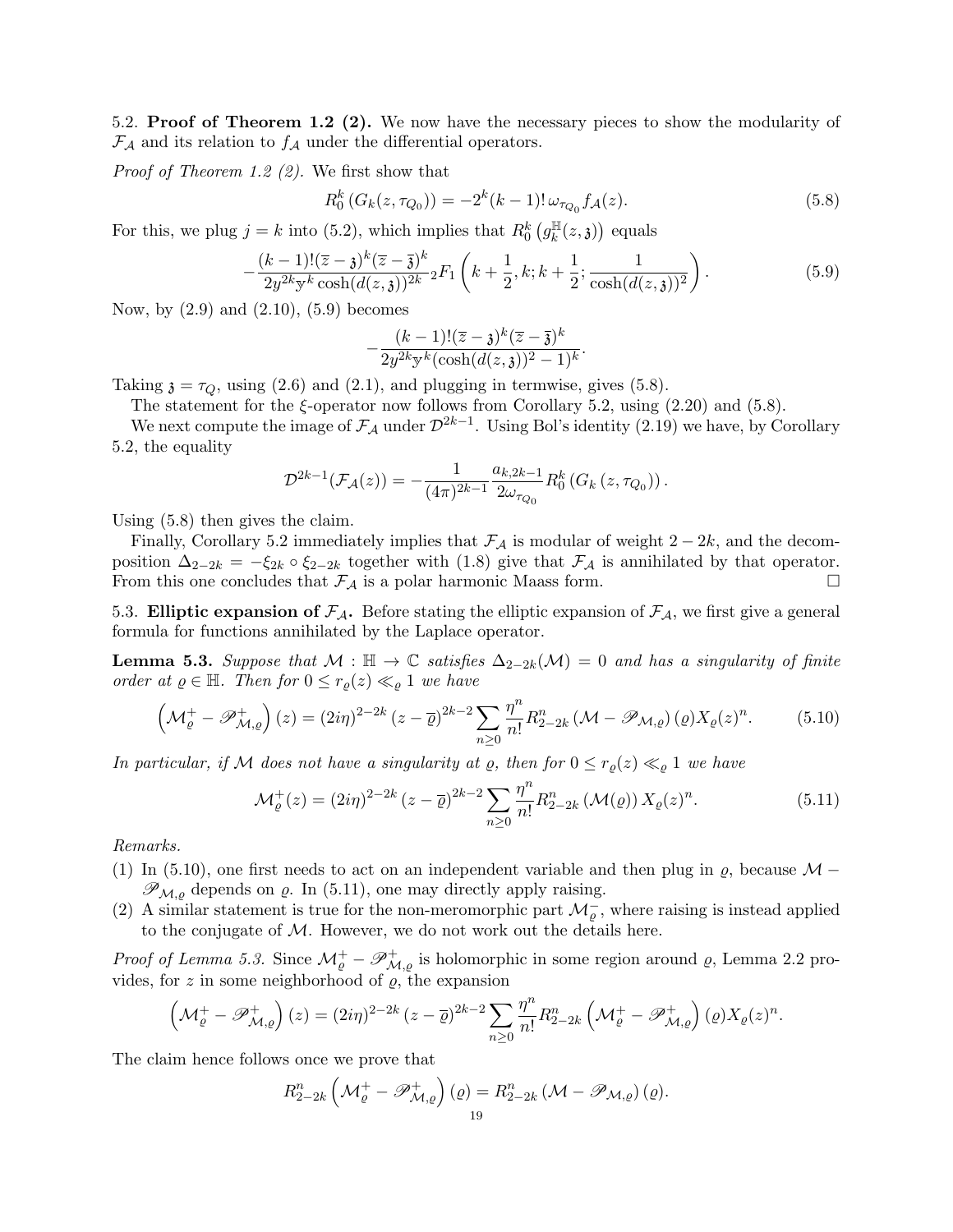Noting which terms in the expansion (2.18) grow as  $z \to \varrho$ , it suffices to show that for all  $m \in \mathbb{N}$ and  $n \in \mathbb{N}_0$  one has

$$
\[R_{2-2k,z}^n\Big((z-\overline{\varrho})^{2k-2}\beta_0\big(1-r_\varrho(z)^2;2k-1,m\big)\,X_\varrho(z)^{-m}\Big)\]_{z=\varrho}=0.\tag{5.12}
$$

To prove  $(5.12)$ , we first use  $(2.17)$  to rewrite

$$
(z - \overline{\varrho})^{2k - 2} \beta_0 \left( 1 - r_\varrho(z)^2; 2k - 1, m \right) X_\varrho(z)^{-m}
$$
  
= 
$$
\sum_{0 \le j \le 2k - 2} {2k - 2 \choose j} \frac{(-1)^{j+1}}{j + m} (z - \overline{\varrho})^{2k - 2} X_\varrho(z)^j \overline{X_\varrho(z)^{j+m}}.
$$
 (5.13)

We next apply  $R_{2-2k,z}^n$  to (5.13). All of the factors other than  $(z-\overline{\rho})^{2k-2}X_{\rho}(z)^j$  are annihilated by differentiation in z. Note moreover that  $X_{\varrho}(z)^{j+m}$  vanishes at  $z = \varrho$ , and also that the limit of  $R_{2-2k,z}^n((z-\overline{\varrho})^{2k-2}X_{\varrho}(z)^j)$  as  $z\to\varrho$  exists because  $j\geq 0$  and the resulting function is a polynomial (of degree at most  $2k-2$ ) in z with coefficients depending on y and  $\varrho$ . Therefore (5.12) follows.  $\Box$ 

We next describe the principal part of the elliptic expansion of  $\mathcal{F}_{\mathcal{A}}$  around  $\rho$ , and relate the coefficients of its expansion to higher Green's functions.

**Lemma 5.4.** The principal part of  $\mathcal{F}_\mathcal{A}$  around  $\varrho \in \mathbb{H}$  is

$$
\mathscr{P}_{\mathcal{F}_{\mathcal{A}},\varrho}(z) = \delta_{\varrho=\tau_Q} \mathbb{P}_{1-k,-D,Q}(z),
$$

where here by  $\delta_{\rho=\tau_Q}$  we mean that  $\rho=\tau_Q$  as points in  $\mathbb H$  instead of  $\text{SL}_2(\mathbb Z)\backslash\mathbb H$  as used throughout the paper. The elliptic coefficients of the meromorphic part of  $\mathcal{F}_{\mathcal{A}}$  are given by

$$
c_{\mathcal{F}_{\mathcal{A}},\varrho}^{+}(n) = \frac{b_{k,n}}{\omega_{\tau_{Q_0}}}\begin{cases} \eta^{2-2k+n}R_{0,\varrho}^{n+1-k}\big(G_k^{\text{reg}}(\varrho,\tau_{Q_0})\big) & \text{if } n \ge k-1, \\ \eta^{-n}\overline{R_{0,\varrho}^{k-1-n}\big(G_k^{\text{reg}}(\varrho,\tau_{Q_0})\big)} & \text{if } n \le k-1, \end{cases}
$$

where  $b_{k,n}$  is defined in (1.10).

*Proof.* First note that since  $0 < D \le Q_z^2$  with  $D = Q_z^2$  if and only if  $Q(z, 1) = 0$  by  $(2.3)$ , and since the only possible singularities of  $\beta(x; a, b)$  are at  $x = 0, x = 1$ , and  $x \to \infty$ , the only terms contributing singularities are those with  $\rho = \tau_Q$ . Since Q is entirely determined by  $\tau_Q$  and D, it remains to show that  $\mathbb{P}_{1-k,-D,Q}$  is precisely a principal part (i.e., that its elliptic expansion (2.18) only contains terms that grow towards  $\rho$ . The claim hence follows once we show that

$$
\mathbb{P}_{1-k,-D,Q}(z) = 2^{2-3k} (z - \overline{\tau_Q})^{2k-2} v_Q^{1-k} \beta_0 \left(1 - r_{\tau_Q}(z)^2; 2k - 1, 1 - k\right) X_{\tau_Q}(z)^{k-1}.
$$
 (5.14)

To obtain (5.14), note that it is not hard to see that the constant  $\mathcal{C}_{2k-1,1-k}$  defined in (2.16) vanishes, and thus

$$
\beta_0(Z; 2k-1, 1-k) = \beta(Z; 2k-1, 1-k).
$$

By  $(2.2)$ , the right-hand side of  $(5.14)$  thus equals

$$
2^{1-2k}D^{\frac{1-k}{2}}Q(z,1)^{k-1}\beta(1-r_{\tau_Q}(z)^2;2k-1,1-k).
$$

We then use  $(2.14)$ , noting that  $(2.7)$  and  $(2.3)$  imply that

$$
-\frac{\left(1-r_{\tau_Q}(z)^2\right)^2}{4r_{\tau_Q}(z)^2}=-\frac{Dy^2}{|Q(z,1)|^2},
$$

to obtain

$$
2^{-1}i(-1)^{k}D^{\frac{1-k}{2}}Q(z,1)^{k-1}\beta\left(\frac{-Dy^{2}}{|Q(z,1)|^{2}};k-\frac{1}{2},\frac{1}{2}\right).
$$

Recalling the definition of  $\mathbb{P}_{1-k,-D,Q}$  in (1.6), this yields the statement for the principal part.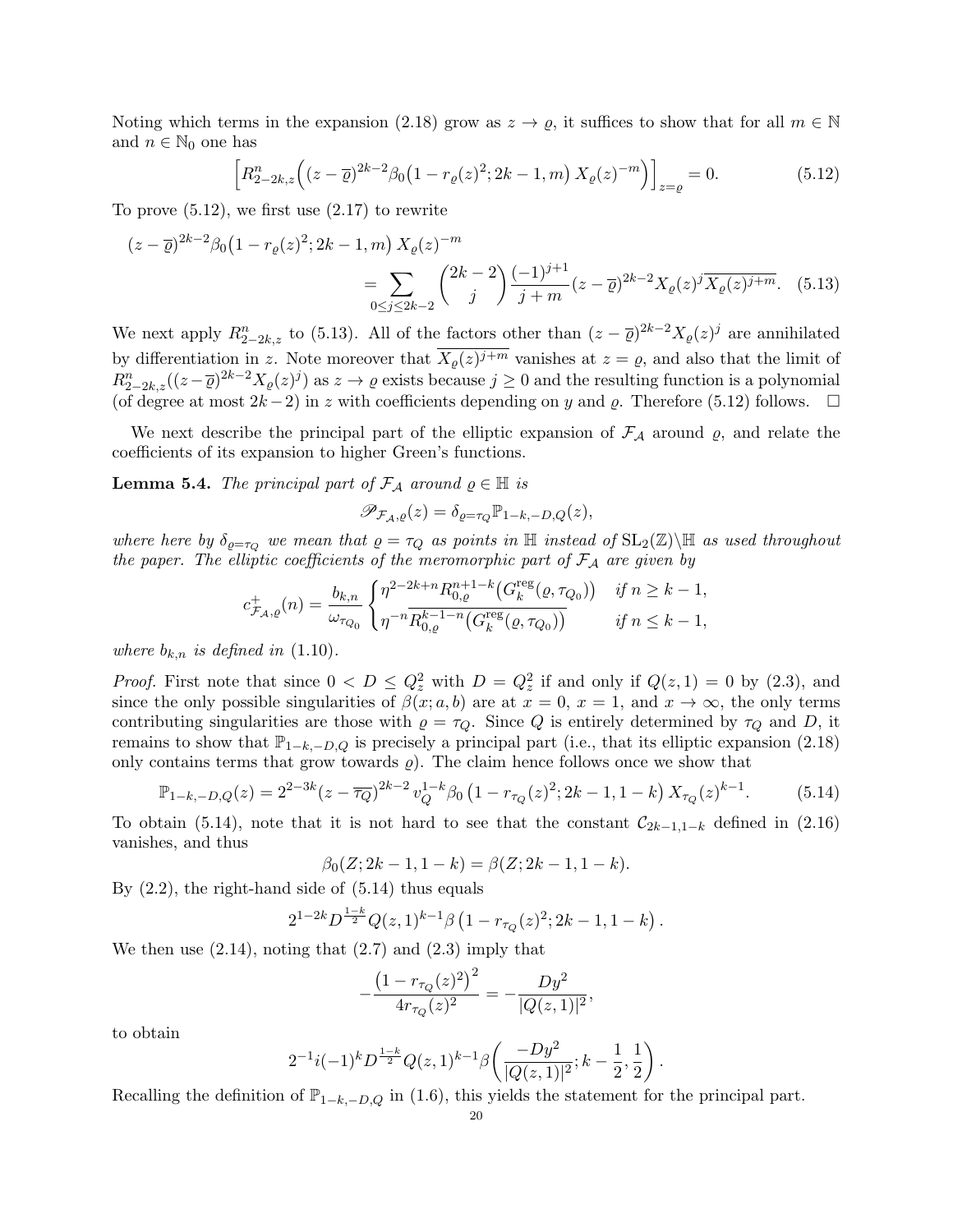We next evaluate the elliptic coefficients of the meromorphic part. For  $n \in \mathbb{N}_0$ , Lemma 5.3 allows us to rewrite

$$
c_{\mathcal{F}_{\mathcal{A}},\varrho}^{+}(n)=\frac{(2i)^{2-2k}}{n!}\eta^{2-2k+n}R_{2-2k}^{n}\left(\mathcal{F}_{\mathcal{A}}-\mathscr{P}_{\mathcal{F}_{\mathcal{A}},\varrho}\right)(\varrho).
$$

Using (5.14) and acting termwise yields

$$
c_{\mathcal{F}_{\mathcal{A}},\varrho}^{+}(n) = \frac{(2i)^{2-2k}}{n!} \eta^{2-2k+n} R_{2-2k}^{n} \left( \mathcal{F}_{\mathcal{A}}^{\text{reg}}(\varrho) \right)
$$

The result then follows from Corollary 5.2.

## 6. Proof of Theorem 1.4 and Corollary 1.5

In this section we prove a more general version of Theorem 1.4 in Theorem 6.2 below, and then use this to prove Corollary 1.5. In order to do so, we first rewrite the inner product  $\langle f, f_A \rangle$  in terms of the elliptic coefficients of f given in (1.9), as well as those of  $\mathcal{F}_{\mathcal{A}}$ , evaluated explicitly in Lemma 5.4.

**Theorem 6.1.** If  $f \in \mathbb{S}_{2k}$  has its poles at  $\mathfrak{z}_1, \ldots, \mathfrak{z}_r$  in  $\text{SL}_2(\mathbb{Z})\backslash \mathbb{H}$ , then

$$
\langle f, f_{\mathcal{A}} \rangle = \pi \sum_{\ell=1}^r \frac{1}{\mathbb{E}(\omega_{\mathfrak{z}_{\ell}})} \sum_{n \geq 1} c_{f, \mathfrak{z}_{\ell}}(-n) c_{\mathcal{F}_{\mathcal{A}}, \mathfrak{z}_{\ell}}^+(n-1).
$$

*Proof.* Since the functions  $\{\Psi_{2k,m}(\cdot,\mathfrak{z}) : \mathfrak{z} \in \mathbb{H}, m \in \mathbb{Z}\}$  span  $\mathbb{S}_{2k}$ , linearity allows us to assume that  $f(z) = (2\omega_{\mathfrak{z}})^{-1} \Psi_{2k,m}(z,\mathfrak{z})$  for  $m \in \mathbb{Z}, \mathfrak{z} \in \mathbb{H}$ . We use a trick employed by many authors (cf.  $[4, 11, 17]$  for rewriting the inner product. By  $(1.8)$  we obtain

$$
\langle f, f_{\mathcal{A}} \rangle = \langle f, \xi_{2-2k} \left( \mathcal{F}_{\mathcal{A}} \right) \rangle. \tag{6.1}
$$

.

We take the implied integral in  $(6.1)$  over the cut-off fundamental domain  $F_T^*$ , consisting of those  $z \in F^*$  for which z is equivalent to a point in  $F_T$  under the action of  $SL_2(\mathbb{Z})$ , and then let  $T \to \infty$ . We require a few additional properties of  $F^*$ . First we may assume, without loss of generality, that  $\tau_{Q_0}, \mathfrak{z} \in F^*$ . We also claim that since there are no poles of f or  $f_{\mathcal{A}}$  for  $y \gg 0, F^*$  may be constructed so that for  $T \gg 0$ , the boundary of  $F_T^*$  includes the line from  $-\frac{1}{2} + iT$  to  $\frac{1}{2} + iT$ . Indeed, one can explicitly build  $F^*$  from the standard fundamental domain F by successively removing partial balls  $\mathcal{B}_{\delta}(\mathfrak{z}_{\ell})\cap F$  around each pole  $\mathfrak{z}_{\ell}\in\partial F$  that is not an elliptic fixed point and moving them to the other side of the fundamental domain with respect to the imaginary axis to combine with other partial balls around equivalent points  $\gamma_{\mathfrak{z}\ell} \in \partial F$  to form entire balls  $\mathcal{B}_{\delta}(\gamma_{\mathfrak{z}\ell})$  for some  $\gamma \in SL_2(\mathbb{Z})$ . Since the part of the fundamental domain with  $y \gg 0$  remains unchanged, the boundary of  $F_T^*$  is as desired. Moreover, we may choose  $\delta > 0$  sufficiently small such that  $\mathcal{B}_{\delta}(\mathfrak{z}_{\ell})$  is contained inside  $\Gamma_{\mathfrak{z}_{\ell}}F^*$  and balls around different points are disjoint. By Stokes' Theorem, using the meromorphicity of f and the vanishing of  $f(z)h_{s,\rho}(z)$  at  $z = \rho$  for  $s \in \mathbb{C}$  with  $\sigma \gg 0$ , (6.1) equals

$$
- \operatorname{CT}_{s=0} \left( \int_{F^*} f(z) \overline{\xi_0 \left( h_{s_1,\mathfrak{z}}(z) h_{s_2,\tau_{Q_0}}(z) \right)} \mathcal{F}_{\mathcal{A}}(z) dx dy + \lim_{T \to \infty} \int_{\partial F_T^*} f(z) h_{s_1,\mathfrak{z}}(z) h_{s_2,\tau_{Q_0}}(z) \mathcal{F}_{\mathcal{A}}(z) dz \right). \tag{6.2}
$$

Note that the minus sign occurring in the second term in (6.2) comes from the computation of the exterior derivative in terms of the ξ-operator; see the last two formulas on page 12 of [11] for further details.

Recalling the definition after (3.5), we note that  $z \mapsto h_{s_0,\varrho}(z)$  is invariant under Γ, and hence the integrand in the second term of (6.2) is modular of weight 2. Combining this modularity with the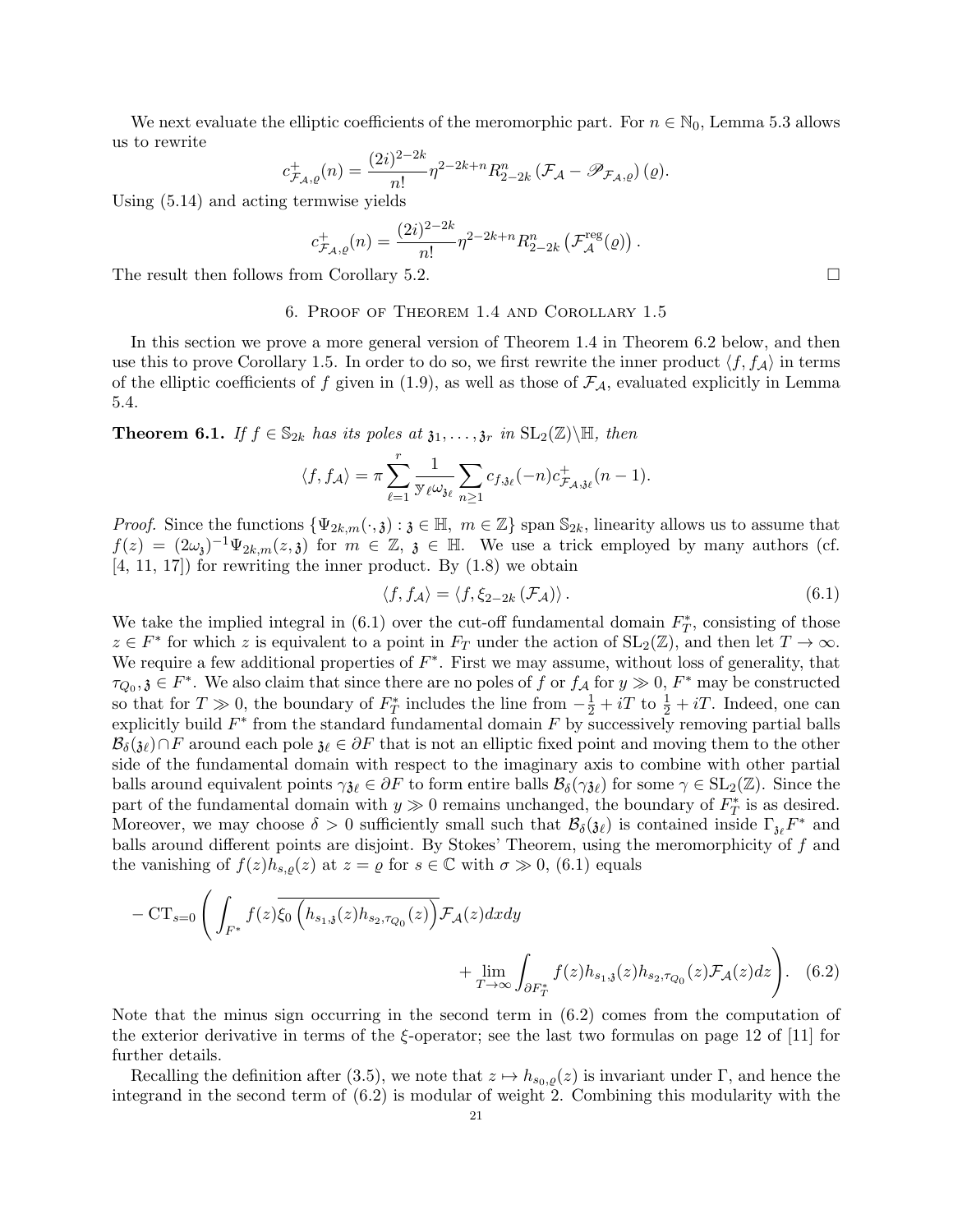exponential decay of f towards i $\infty$  and the polynomial growth of the other factors, one concludes that the second term vanishes as  $T \to \infty$ . Using the invariance of the integrand under the action of  $\Gamma_{\tau_{Q_0}}$  and  $\Gamma_{\mathfrak{z}}$ , we then rewrite (6.2) as

$$
-\frac{1}{\omega_{\tau_{Q_0}}\omega_{\mathfrak{z}}}\operatorname{CT}_{s=0}\left(\sum_{\gamma_1\in\Gamma_{\mathfrak{z}}}\sum_{\gamma_2\in\Gamma_{\tau_{Q_0}}}\int_{\gamma_1\gamma_2F^*}f(z)\overline{\xi_0\left(h_{s_1,\mathfrak{z}}(z)h_{s_2,\tau_{Q_0}}(z)\right)}\mathcal{F}_{\mathcal{A}}(z)dxdy\right).
$$
(6.3)

Note that for  $\varrho \in F^*$ , no other element of  $\Gamma_{\varrho} F^*$  is equivalent to  $\varrho$  modulo  $SL_2(\mathbb{Z})$ , and we have the equality  $r_{\varrho}(Mz) = r_{\varrho}(z)$  for every  $M \in \Gamma_{\varrho}$  by (3.9). Hence the equality  $h_{s_j, \varrho}(z) = r_{\varrho}(z)^{2s_j}$  holds for every  $z \in \Gamma_{\varrho} F^*$ . For  $(\varrho, s_0) \in \{(\mathfrak{z}, s_1), (\tau_{Q_0}, s_2)\}\$  we may therefore compute

$$
\overline{\xi_0\left(h_{s_0,\varrho}(z)\right)} = -4s_0 \eta r_\varrho(z)^{2s_0-2} \frac{X_\varrho(z)}{\left(\overline{z}-\varrho\right)^2}.\tag{6.4}
$$

Thus  $1/(s_1s_2)$  times the first integral in (6.2) restricted to  $z \notin \mathcal{B}_{\delta}(z) \cup \mathcal{B}_{\delta}(\tau_{Q_0})$  converges absolutely and locally uniformly in s, and hence the corresponding contribution to the integral is analytic and vanishes at  $s = 0$ . To evaluate the remaining part of (6.3), we first compute  $\xi_0(h_{s_1,\mathfrak{z}}(z)h_{s_2,\tau_{Q_0}}(z))$ for  $z \in \mathcal{B}_{\delta}(\mathfrak{z}) \cap F^*$  using the product rule. The term coming from differentiating  $h_{s_2, \tau_{Q_0}}$  vanishes in the limit  $s_2 \to 0$  by (6.4). We then use (3.8) and (6.3) to show that the first integral in (6.2) over  $\mathcal{B}_{\delta}(\mathfrak{z}) \cap F^*$  equals

$$
-\frac{1}{\omega_{\mathfrak{z}}} \mathbf{CT}_{s_1=0} \left( \int_{\mathcal{B}_{\delta}(\mathfrak{z})} f(z) \overline{\xi_{0,z} \left( h_{s_1,\mathfrak{z}}(z) \right)} \mathcal{F}_{\mathcal{A}}(z) dx dy \right).
$$

Plugging (6.4) into the latter expression, and repeating the argument for  $\tau_{Q_0}$  if  $\tau_{Q_0} \neq \mathfrak{z}$ , (6.2) becomes

$$
\frac{4v_{Q_0}}{\omega_{\tau_{Q_0}}}\mathcal{J}(\tau_{Q_0}) + \delta_{\mathfrak{z}\neq\tau_{Q_0}}\frac{4y}{\omega_{\mathfrak{z}}}\mathcal{J}(\mathfrak{z}),\tag{6.5}
$$

where

$$
\mathcal{J}(\varrho) := \mathrm{CT}_{s_0=0} \left( s_0 \int_{\mathcal{B}_{\delta}(\varrho)} f(z) r_{\varrho}(z)^{2s_0-2} \frac{X_{\varrho}(z)}{\left(\overline{z}-\varrho\right)^2} \mathcal{F}_{\mathcal{A}}(z) dx dy \right). \tag{6.6}
$$

To evaluate  $\mathcal{J}(\varrho)$ , we insert the elliptic expansion  $(2.26)$  of  $f(z) = (2\omega_i)^{-1} \Psi_{2k,m}(z,\mathfrak{z})$  around  $\varrho$  and the expansion of  $\mathcal{F}_{\mathcal{A}}$  using the explicit principal part given in Lemma 5.4 (rewritten as in  $(5.14)$ ) to see that the integral in  $(6.6)$  equals

$$
\frac{1}{\eta^2} \int_{\mathcal{B}_{\delta}(\varrho)} \frac{\eta^2}{|z-\overline{\varrho}|^4} \left( \delta_{\varrho=3} X_{\varrho}(z)^m + \sum_{n\geq 0} c(n) X_{\varrho}(z)^n \right) r_{\varrho}(z)^{2s_0-2} X_{\varrho}(z)
$$
\n
$$
\times \left( 2^{2-3k} v_{Q_0}^{1-k} \delta_{\varrho=\tau_{Q_0}} \beta_0 \left( 1 - r_{\tau_{Q_0}}(z)^2; 2k-1, 1-k \right) X_{\tau_{Q_0}}(z)^{k-1} + \sum_{\ell \geq 0} c_{\mathcal{F}_{\mathcal{A}},\varrho}^+(\ell) X_{\varrho}(z)^{\ell} + \sum_{\ell < 0} c_{\mathcal{F}_{\mathcal{A}},\varrho}^-(\ell) \beta_0 \left( 1 - r_{\varrho}(z)^2; 2k-1, -\ell \right) X_{\varrho}(z)^{\ell} \right) dx dy. \tag{6.7}
$$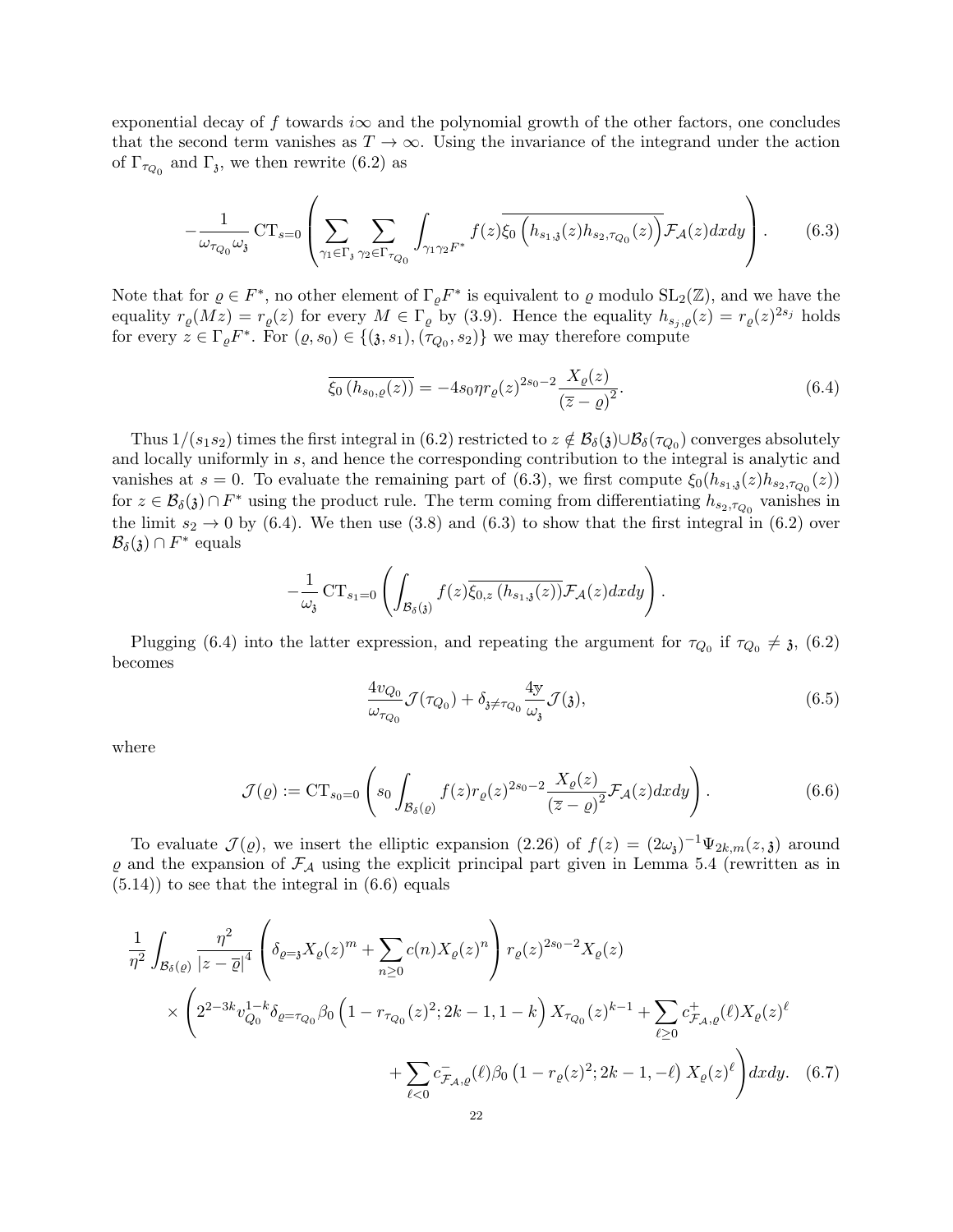Making the change of variables  $X_{\varrho}(z) = Re^{i\theta}$  and noting that  $\frac{\eta^2}{|z|^2}$  $\frac{\eta^2}{|z-\overline{\varrho}|^4}dxdy=\frac{R}{4}$  $\frac{R}{4}d\theta dR$  and  $r_{\varrho}(z) = R$ , we may rewrite (6.7) as

$$
\frac{1}{4\eta^2} \int_0^{\delta} \int_0^{2\pi} \left( \delta_{\varrho=3} R^m e^{im\theta} + \sum_{n\geq 0} c(n) R^n e^{in\theta} \right) \left( \delta_{\varrho=\tau_{Q_0}} \frac{R^{k-1+2s_0} e^{ik\theta}}{2^{3k-2} v_{Q_0}^{k-1}} \beta_0 \left( 1 - R^2; 2k - 1, 1 - k \right) \right. \\ \left. + \sum_{\ell \geq 0} c^+_{\mathcal{F}_{\mathcal{A}},\varrho}(\ell) R^{\ell+2s_0} e^{i(\ell+1)\theta} + \sum_{\ell < 0} c^-_{\mathcal{F}_{\mathcal{A}},\varrho}(\ell) \beta_0 \left( 1 - R^2; 2k - 1, -\ell \right) R^{\ell+2s_0} e^{i(\ell+1)\theta} \right) d\theta dR.
$$

Expanding, the integral over  $\theta$  vanishes unless the power of  $e^{i\theta}$  is zero. The latter expression thus equals

$$
\frac{\pi}{2\eta^2} \int_0^\delta \left( \frac{\delta_{m=-k}\delta_{\varrho=\tau_Q=s}}{2^{3k-2}v_{Q_0}^{k-1}} \beta_0 \left(1 - R^2; 2k - 1, 1 - k\right) + \delta_{\varrho=s} c_{\mathcal{F}_{A,\varrho}}^+ (-m - 1) + \sum_{n\geq 0} \left(c(n) + \delta_{n=m}\delta_{\varrho=s}\right) c_{\mathcal{F}_{A,\varrho}}^- (-n - 1) \beta_0 \left(1 - R^2; 2k - 1, n + 1\right) \right) R^{2s_0-1} dR. \tag{6.8}
$$

To determine the residue of (6.8) at  $s_0 = 0$ , we use (2.17) with  $a = 2k - 1$  and  $b = -\ell$  to expand  $\beta_0(1 - R^2; 2k - 1, -\ell)$ . For  $\sigma_0 \gg 0$ , multiplying the first term in (2.17) by  $R^{2s_0-1}$  and integrating then yields

$$
\sum_{\substack{0 \le j \le 2k-2 \\ j \ne \ell}} \binom{2k-2}{j} \frac{(-1)^{j+1}}{j-\ell} \int_0^\delta R^{2(j-\ell+s_0)-1} dR = \sum_{\substack{0 \le j \le 2k-2 \\ j \ne \ell}} \binom{2k-2}{j} \frac{(-1)^{j+1} \delta^{2(j-\ell+s_0)}}{2(j-\ell)(j-\ell+s_0)},
$$

which is holomorphic at  $s_0 = 0$ , so the corresponding terms in (6.8) give no residue. Hence

$$
\mathcal{J}(\varrho) = \frac{\pi \delta_{\varrho=3}}{2\eta^2} \operatorname{CT}_{s_0=0} \left( -s_0 \frac{\delta_{m=-k} \delta_{\varrho=\tau_{Q_0}}}{(-8v_{Q_0})^{k-1}} {2k-2 \choose k-1} \int_0^\delta \log(R) R^{2s_0-1} dR + c^+_{\mathcal{F}_{\mathcal{A}},\varrho} (-m-1) \frac{\delta^{2s_0}}{2} \right). \tag{6.9}
$$

Using integration by parts for the first summand in  $(6.9)$ , we obtain a meromorphic continuation with no constant term, as

$$
s_0 \int_0^\delta \log(R) R^{2s_0-1} dR = \frac{\delta^{2s_0}}{2} \log(\delta) - \frac{1}{4s_0} \delta^{2s_0} = -\frac{1}{4s_0} + O(s_0).
$$

Therefore

$$
\mathcal{J}(\varrho) = \frac{\pi \delta_{\varrho=3}}{4\eta^2} c_{\mathcal{F}_{\mathcal{A}},\varrho}(-m-1).
$$

Plugging this back into (6.5) and recalling that this equals (6.1) then gives

$$
\langle f, f_A \rangle = \langle f, \xi_{2-2k} \left( \mathcal{F}_A \right) \rangle = \frac{4v_{Q_0}}{\omega_{\tau_{Q_0}}} \mathcal{J}(\tau_{Q_0}) + \frac{4y \delta_{3\neq \tau_{Q_0}}}{\omega_{3}} \mathcal{J}(\mathfrak{z})
$$
  
= 
$$
\frac{\pi}{v_{Q_0} \omega_{\tau_{Q_0}}} \delta_{3=\tau_{Q_0}} c_{\mathcal{F}_{A, \tau_{Q_0}}}^+(-m-1) + \frac{\pi}{y \omega_{3}} \delta_{3\neq \tau_{Q_0}} c_{\mathcal{F}_{A,3}}^+(-m-1) = \frac{\pi}{y \omega_{3}} c_{\mathcal{F}_{A,3}}^+(-m-1).
$$

 $\Box$ 

The following Theorem generalizes Theorem 1.4 to also allow poles at  $\tau_{Q_0}$ .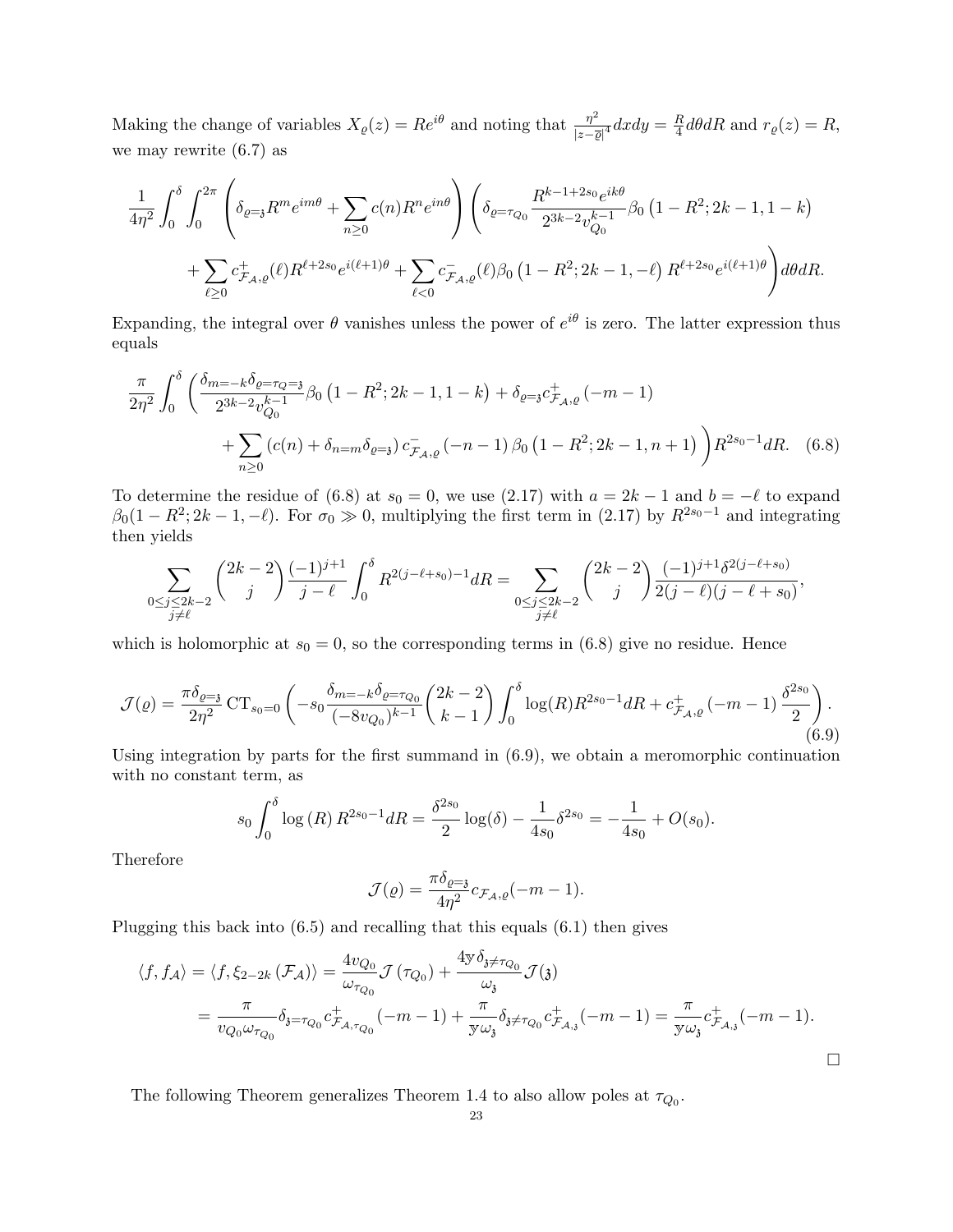**Theorem 6.2.** If  $Q_0 \in \mathcal{A} \in \mathcal{Q}_{-D} \setminus SL_2(\mathbb{Z})$  and  $f \in \mathbb{S}_{2k}$  with poles in  $SL_2(\mathbb{Z}) \setminus \mathbb{H}$  at  $\mathfrak{z}_1, \ldots, \mathfrak{z}_r$ , then

$$
\langle f, f_{\mathcal{A}} \rangle = \frac{\pi}{\omega_{\tau_{Q_0}}} \sum_{\ell=1}^r \frac{1}{\omega_{\delta \ell}} \left( \sum_{n \geq k} b_{k,n-1} y_{\ell}^{-2k+n} c_{f,\delta \ell}(-n) R_0^{n-k} \left( G_k^{\text{reg}}(z, \tau_{Q_0}) \right) + \sum_{n=1}^{k-1} b_{k,n-1} y_{\ell}^{-n} c_{f,\delta \ell}(-n) \overline{R_0^{k-n} \left( G_k^{\text{reg}}(z, \tau_{Q_0}) \right)} \right).
$$

*Proof.* The result follows directly by plugging Lemma 5.4 into the statement of Theorem 6.1.  $\Box$ 

We finally prove Corollary 1.5.

*Proof of Corollary 1.5.* This follows immediately from Theorem 1.4 and Lemma 2.3.  $\Box$ 

# 7. Future questions

We conclude the paper by discussing some possible future directions that one could pursue:

- (1) Note that by Theorem 1.4,  $f_A$  is orthogonal to cusp forms, which was also proven by Petersson [38]. Combining the regularizations for growth towards the cusps and towards points in H, one can further prove that  $f_A$  is orthogonal to weakly holomorphic modular forms, but we do not carry out the details here. After reading a preliminary version of this paper, Zemel [44] considered some questions related to inner products between weakly holomorphic modular forms and meromorphic cusp forms.
- (2) Images of lifts between integral and half-integral weight weak Maass forms have Fourier expansions that can be written as CM-traces for negative discriminants and cycle integrals for positive discriminants [9, 12, 16]. Thus the appearance of CM-values of  $SL_2(\mathbb{Z})$ -invariant functions in Theorem 6.2 is natural. Since the generating function of Zagier's cusp forms for positive discriminants yields the (holomorphic) kernel function for the first Shintani lift, one may ask whether there is a connection between CM-traces and the generating function of the  $f_{k,-D}$ . However, the naive generating function diverges, and furthermore, it would have a dense set of poles in the upper half-plane. It hence might be interesting to investigate instead whether the generating function for the regularized function  $f_k^{\text{reg}}$  $\sum_{k,-D}^{\text{reg}}$  has any connection to CM-traces.
- (3) In light of the connection in Corollary 1.5, it would be interesting to investigate Conjecture 4.4 of [22], concerning  $G_k$  evaluated at CM-points. Moreover, since  $\widetilde{G}_k^{\text{reg}}$  $\int_k^{\text{reg}}(\tau_{Q_0}, \tau_{Q_0})$  naturally appears when computing  $\langle f_A, f_A \rangle$ , one can probably use the regularized higher Green's functions to reformulate the conjecture to include the case when the CM-points agree. Given the connections to heights and geometry in [22] and [45], it would also be interesting to see if the identity in Corollary 1.5 holds for  $k = 1$  and higher level in this case.
- (4) In Conjecture 4.4 of [22], Gross and Zagier took linear combinations of  $G_k$  acted on by Hecke operators, and conjectured that these linear combinations evaluated at CM-points are essentially logarithms of algebraic numbers whenever the linear combinations satisfy certain relations. These relations are determined by linear equations defined by the Fourier coefficients of weight 2k cusp forms. Note that by Corollary 5.2,  $G_k(z, \tau_Q)$  is essentially  $R_0^{k-1}(\mathcal{F}_A(z))$ , while  $\mathcal{F}_A$  is naturally related to  $f_A$  via differential operators in Theorem 1.2 (2). Translating the condition of Gross and Zagier into a condition on polar harmonic Maass forms might be enlightening in two directions. On the one hand, it might carve out a natural subspace of weight  $2k$  meromorphic modular forms (corresponding to the image under  $\xi_{2-2k}$  of those polar harmonic Maass forms satisfying these conditions), which may satisfy other interesting properties. On the other hand, by applying the theory of harmonic Maass forms, one may be able to loosen the conditions and investigate what happens for general linear combinations.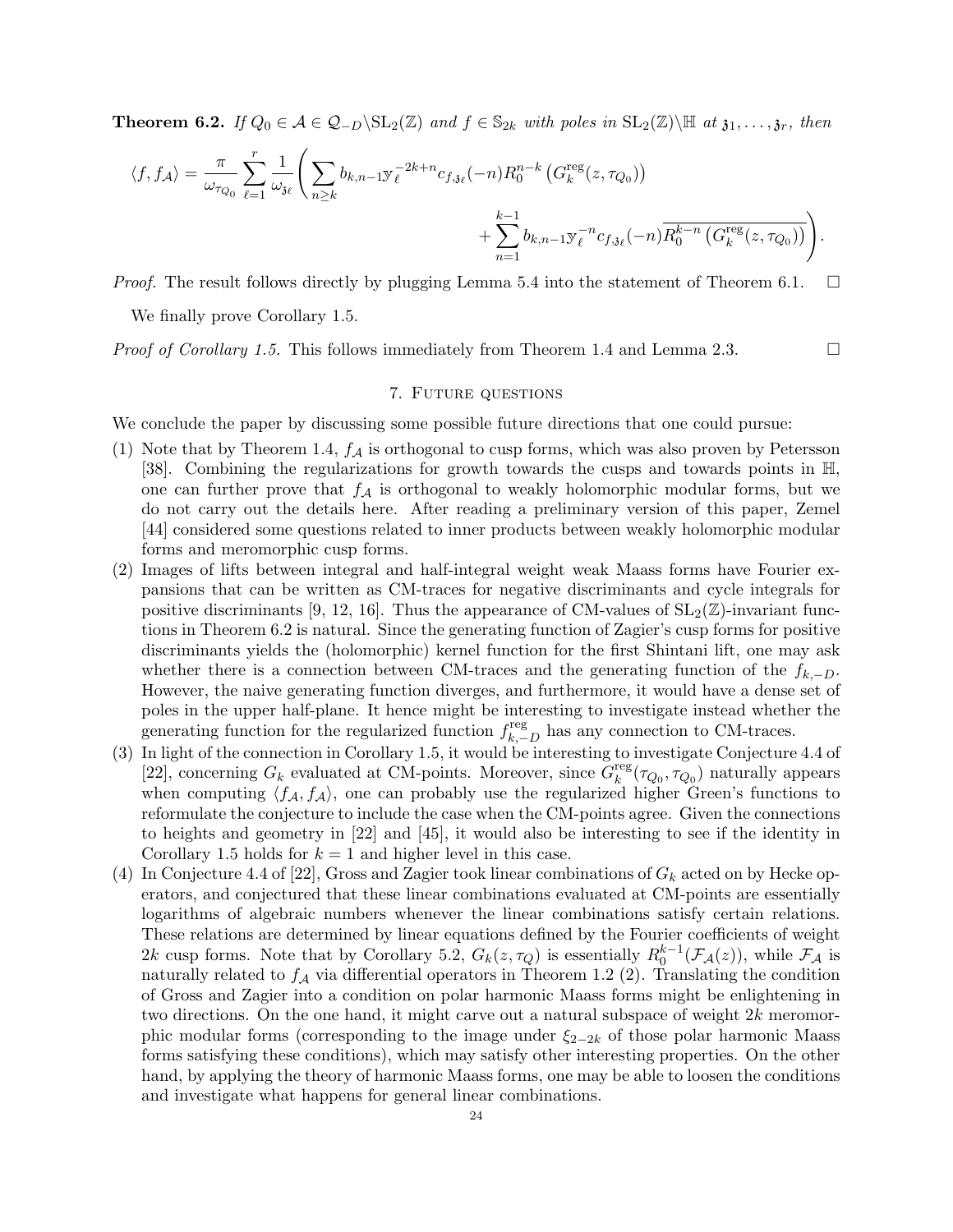#### **REFERENCES**

- [1] C. Angelantonj, I. Florakis, B. Pioline, One loop BPS amplitudes as BPS-state sums, J. High Energy Phys. 06:70 (2012), 1–39.
- [2] A. Beardon, *The geometry of discrete groups*, Grad. Texts in Math. **91**, Springer, New York, 1995.
- [3] P. Bengoechea, Corps quadratiques et formes modulaires, Ph.D. thesis, 2013.
- [4] R. Borcherds, Automorphic forms with singularities on Grassmannians, Invent. Math. 132 (1998), 491–562.
- [5] K. Bringmann, N. Diamantis, S. Ehlen, Regularized inner products and errors of modularity, Int. Math. Res. Not., to appear.
- [6] K. Bringmann, B. Kane, A problem of Petersson about weight 0 meromorphic modular forms, Res. Math. Sci.  $3:24$  (2016), 1–31.
- [7] K. Bringmann, B. Kane, W. Kohnen, Locally harmonic Maass forms and the kernel of the Shintani lift, Int. Math. Res. Not. 2015 (2015), 3185–3224.
- [8] K. Bringmann, B. Kane, M. Viazovska, Theta lifts and local Maass forms, Math. Res. Lett. 20 (2013), 213–234.
- [9] K. Bringmann, K. Ono, Arithmetic properties of coefficients of half-integral weight Maass-Poincare series, Math. Ann. 337 (2007), 591–612.
- [10] J. Bruinier, Borcherds products on  $O(2, l)$  and Chern classes of Heegner divisors, Lecture Notes in Math. 1780, 2002.
- [11] J. Bruinier, J. Funke, On two geometric theta lifts, Duke Math. J. 125 (2004), no. 1, 45–90.
- [12] J. Bruinier, K. Ono, Algebraic formulas for the coefficients of half-integral weight harmonic weak Maass forms, Adv. Math. 246 (2013), 198–219.
- [13] J. Bruinier, G. v.d. Geer, G. Harder, D. Zagier, The 1-2-3 of modular forms, Springer-Verlag, Berlin, 2002.
- [14] J. Bruinier, T. Yang, Faltings heights of CM cycles and derivatives of L-functions, Invent. Math. 177 (2009), 631–681.
- [15] Digital Library of Mathematical Functions, National Institute of Standards and Technology, website: http://dlmf.nist.gov/.
- [16] W. Duke, O. Imamoglu, A. Tóth, Cycle integrals of the j-function and mock modular forms, Ann. Math. 173 (2011), 947–981.
- [17] W. Duke, O. Imamoglu, A. Tóth, Real quadratic analogues of traces of singular invariants, Int. Math. Res. Not. 2011 (2011), 3082–3094.
- [18] J. Fay, Fourier coefficients of the resolvent for a Fuchsian group, Crelle 293-294 (1977), 143-203.
- [19] H. Gillet and C. Soulé, Arithmetic intersection theory, Publ. Math. I.H.E.S. 72 (1990), 94-174.
- [20] I. Gradshteyn, I. Ryzhik, Table of integrals, series, and products, Elsevier/Academic Press, Amsterdam, 7th edition, 2007.
- [21] V. Gritsenko, V. Nikulin, Automorphic forms and Lorentzian Kac-Moody algebras, Part II, Internat. J. Math. 9 (1998), 201–275.
- [22] B. Gross, D. Zagier, Heegner points and derivatives of L-series, Invent. Math. 84 (1986), 225–320.
- [23] J. Harvey, G. Moore, Algebras, BPS states, and strings, Nuclear Phys. B 463 (1996), 315–368.
- [24] D. Hejhal, The Selberg trace formula for  $PSL(2,\mathbb{R})$  (Volume 2) Lecture Notes in Math. 1001, 1983.
- [25] M. Hövel, Automorphe Formen mit Singularitaten auf dem hyperbolischen Raum, Ph.D. thesis, 2012.
- [26] R. Howe, θ-series and invariant theory in Automorphic forms, representations and L-functions, Proc. Sympos. Pure Math., XXXIII, Amer. Math. Soc., Providence, RI (1979), 275–285.
- [27] O. Imamoglu, C. O'Sullivan, Parabolic, hyperbolic, and elliptic Poincaré series, Acta Arith. 139 (2009), 199–228.
- [28] S. Katok, P. Sarnak, Heegner points, cycles, and Maass forms, Israel J. Math. 84 (1984), 193–227.
- [29] W. Kohnen, Fourier coefficients of modular forms of half-integral weight, Math. Ann. 271 (1985), 237–268.
- [30] D. Kramer, Applications of Gauss's theory of reduced binary quadratic forms to zeta functions and modular forms, Ph. D. Thesis, University of Maryland, 1983.
- [31] W. Kohnen, D. Zagier, *Values of L-series of modular forms at the center of the critical strip*, Invent. Math. 64 (1981), 175–198.
- [32] W. Kohnen, D. Zagier, Modular forms with rational periods in "Modular Forms," ed. by R. A. Rankin, Ellis Horwood (1984), 197–249.
- [33] A. Mellit, *Higher Green's functions for modular forms*, Ph. D. thesis, Rheinische Friedrich-Wilhelms-Universität Bonn, 2008.
- [34] S. Niwa, Modular forms of half integral weight and the integral of certain theta-functions Nagoya Math. J. 56 (1974), 147–161.
- [35] T. Oda, On modular forms associated with indefinite quadratic forms of signature  $(2, n 2)$ , Math. Ann. 231 (1977), 97–144.